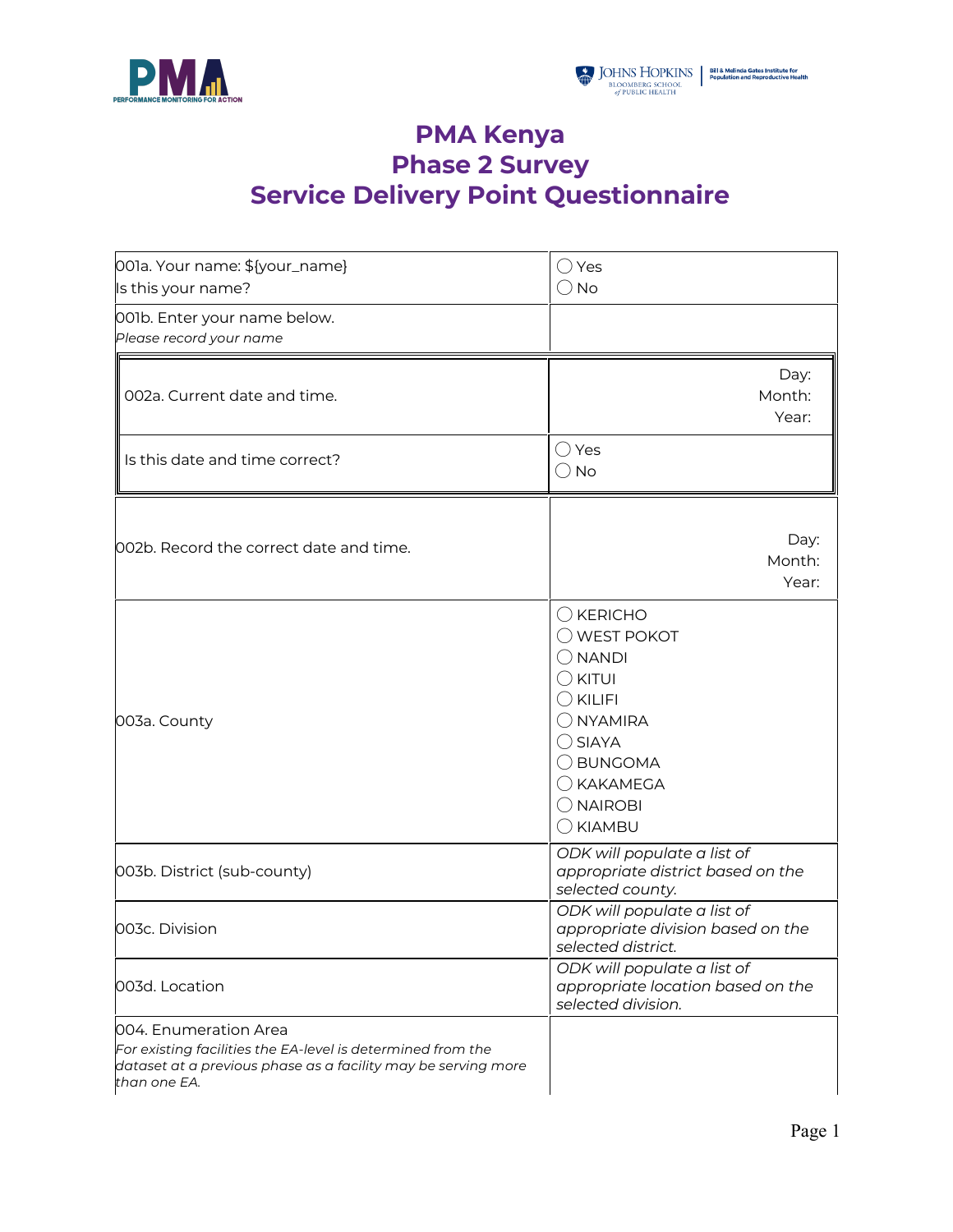



 $\begin{tabular}{l|c|c|c} \hline \textbf{J} & \textbf{JOHNS} & \textbf{HOPKINS} & \textbf{Bilä Melinda Gates instituta for}\\ \hline \textbf{BLOOMBERG SCHOOL} & \textbf{Population and Reproductive Health} \\ \hline \textit{of PUBLIC HEALTH} & \end{tabular}$ 

| 005. Are you following up with a facility from the previous<br>phase or did you want to add a new facility?                                                                                                                                                                                    | $\bigcirc$ Follow up facility<br>New facility                                                                                                                              |
|------------------------------------------------------------------------------------------------------------------------------------------------------------------------------------------------------------------------------------------------------------------------------------------------|----------------------------------------------------------------------------------------------------------------------------------------------------------------------------|
| 005a. Is this new facility in the same physical location as<br>an old facility from a previous phase?<br>Select YES if this new facility is in the same premises as a<br>facility from the previous phase.<br>Select NO if this is a newly constructed facility that is now<br>serving the EA. | $\bigcirc$ Yes<br>$\bigcirc$ No                                                                                                                                            |
| 005b. Do you know the name of the old facility that was<br>replaced by this new facility?                                                                                                                                                                                                      | $\bigcirc$ Yes<br>$\bigcirc$ No                                                                                                                                            |
| 005c. Name of the old facility that was replaced<br>Please select the name of the facility from the previous phase.                                                                                                                                                                            | ODK will populate a list of<br>appropriate zones based on the<br>selected region.                                                                                          |
| 005d. Name of the facility<br>Please select the name of the facility from the previous phase.                                                                                                                                                                                                  | ODK will populate a list of<br>appropriate zones based on the<br>selected region.                                                                                          |
|                                                                                                                                                                                                                                                                                                | Facility summary                                                                                                                                                           |
| Facility name: \${facility_name_auto}<br>Level 1: \${level1} Level 2: \${level2} Level 3: \${level3} Level<br>4: \${level4} EA name: \${EA}<br>Type: \${facility_type_lab} Authority:<br>\${managing_authority_lab}                                                                            |                                                                                                                                                                            |
| 005e. Is this the correct facility?                                                                                                                                                                                                                                                            | $\bigcirc$ Yes<br>$\bigcirc$ No                                                                                                                                            |
| There is no information for this facility from the previous<br>survey. You will be asked to fill in the name, type and<br>authority next.                                                                                                                                                      |                                                                                                                                                                            |
| 005f. The facility name from the previous phase was<br>\${facility_name_auto}. Do you need to update the name<br>for the current phase?                                                                                                                                                        | ○ Yes<br>$\bigcirc$ No                                                                                                                                                     |
| 005g. Name of the facility                                                                                                                                                                                                                                                                     |                                                                                                                                                                            |
| 005h. The facility type from the previous phase was<br>\${facility_type_lab}. Do you need to update this type for<br>the current phase?                                                                                                                                                        | $\bigcirc$ Yes<br>$\bigcirc$ No                                                                                                                                            |
| 006. Type of facility<br>Please select the type of facility.                                                                                                                                                                                                                                   | $\bigcirc$ Hospital<br>$\bigcirc$ Health center<br>$\bigcirc$ Health clinic<br>Dispensary<br>Pharmacy / Chemist<br>$\bigcirc$ Nursing / Maternity Home<br>$\bigcirc$ Other |
| 006b. The managing authority from the previous phase<br>was \${managing_authority_lab}. Do you need to update<br>the managing authority for the current phase?                                                                                                                                 | $\bigcirc$ Yes<br>$\bigcirc$ No                                                                                                                                            |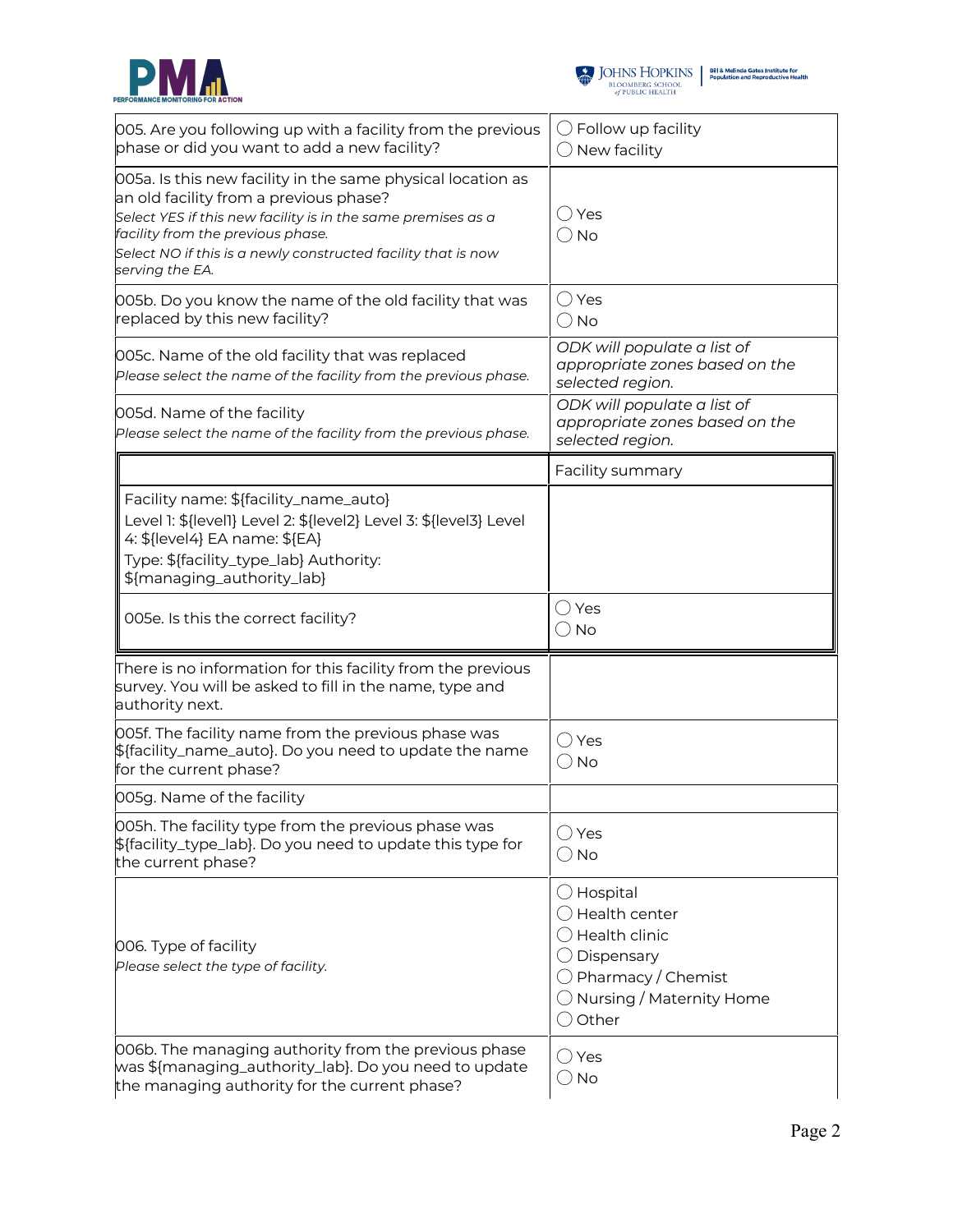



| 006c. Managing authority<br>Please select the managing authority for the facility.                                                                                                                                                                                                                                                                    | $\bigcirc$ Government<br>$\bigcirc$ NGO<br>$\bigcirc$ Faith-based organization<br>$\bigcirc$ Private<br>$\bigcirc$ Other |
|-------------------------------------------------------------------------------------------------------------------------------------------------------------------------------------------------------------------------------------------------------------------------------------------------------------------------------------------------------|--------------------------------------------------------------------------------------------------------------------------|
| 006d. Has the facility moved to a new physical location<br>since the last phase?                                                                                                                                                                                                                                                                      | $\bigcirc$ Yes<br>$\bigcirc$ No                                                                                          |
| 006e. Does this facility continue to serve the same EA?<br>If NO, do not interview clients at this facility for client exit<br>interviews.                                                                                                                                                                                                            | $\bigcirc$ Yes<br>$\bigcirc$ No                                                                                          |
| 007. Facility number<br>Please record the number of the facility from the listing form.                                                                                                                                                                                                                                                               |                                                                                                                          |
| 008. Is a competent respondent present and available to<br>be interviewed today?                                                                                                                                                                                                                                                                      | $\bigcirc$ Yes<br>$\bigcirc$ No                                                                                          |
| INFORMED CONSENT<br>Find the competent respondent responsible for patient services<br>(main administrator and family planning in-charge) who is<br>present at the facility. Adminster the consent procedures.                                                                                                                                         |                                                                                                                          |
| 009a. Provide a paper copy of the Consent Form to the<br>respondent and read it.<br>Then, ask: May I begin the interview now?                                                                                                                                                                                                                         | $\bigcirc$ Yes<br>$\bigcirc$ No                                                                                          |
|                                                                                                                                                                                                                                                                                                                                                       |                                                                                                                          |
| 009b. Respondent's signature<br>Please ask the respondent to sign or check the box in<br>agreement of their participation.                                                                                                                                                                                                                            |                                                                                                                          |
| Checkbox                                                                                                                                                                                                                                                                                                                                              | O                                                                                                                        |
| WARNING: The respondent has not signed or checked<br>previous question. To conduct the survey, the<br>respondent must sign or touch the checkbox.<br>You may go back to obtain a signature or check the box or you<br>respondent does not want to be interviewed.                                                                                     |                                                                                                                          |
|                                                                                                                                                                                                                                                                                                                                                       | $(\ )$                                                                                                                   |
| the box, despite agreeing to be interviewed in the<br>should go back to the previous question to indicate the<br>010. Interviewer's name: \${your_name}<br>Mark your name as a witness to the consent process.<br>010. Interviewer's name<br>Please record your name as a witness to the consent<br>process. You previously entered "\${name_typed}." |                                                                                                                          |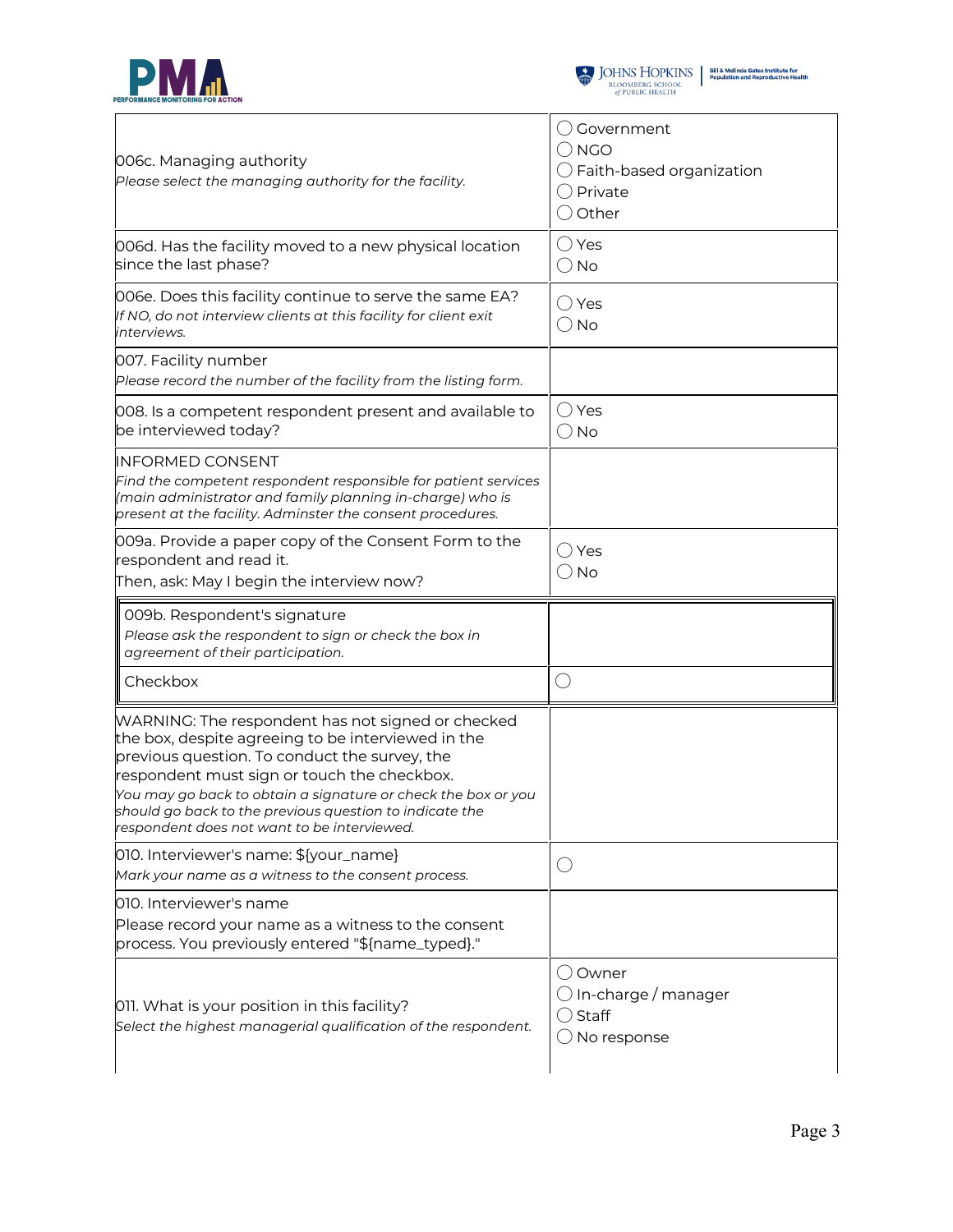



## **Section 1 – Information About Services**

*Now I would like to ask about the services provided at this facility.*

| 101. Now I have some questions about staffing for this<br>facility. For the following questions, please tell me how<br>many staff with this qualification are currently assigned<br>to this facility and provide family planning services.<br>Finally, tell me the total number present at any time<br>today. We want to know the highest technical<br>qualification that any staff may hold regardless of the<br>person's actual assignment or specialist studies.<br>Enter -88 for do not know and -99 for no response. 0 is a<br>possible answer. |                                                                                    |
|------------------------------------------------------------------------------------------------------------------------------------------------------------------------------------------------------------------------------------------------------------------------------------------------------------------------------------------------------------------------------------------------------------------------------------------------------------------------------------------------------------------------------------------------------|------------------------------------------------------------------------------------|
|                                                                                                                                                                                                                                                                                                                                                                                                                                                                                                                                                      | 101. Enter -88 for do not know,-99<br>for no response. 0 is a possible<br>answer.  |
| Total number FP: doctors                                                                                                                                                                                                                                                                                                                                                                                                                                                                                                                             |                                                                                    |
| Present today FP: doctors                                                                                                                                                                                                                                                                                                                                                                                                                                                                                                                            |                                                                                    |
|                                                                                                                                                                                                                                                                                                                                                                                                                                                                                                                                                      | 101. Enter -88 for do not know,-99<br>for no response. O is a possible<br>answer.  |
| Total number FP: clinical officers                                                                                                                                                                                                                                                                                                                                                                                                                                                                                                                   |                                                                                    |
| Present today FP: clinical officers                                                                                                                                                                                                                                                                                                                                                                                                                                                                                                                  |                                                                                    |
|                                                                                                                                                                                                                                                                                                                                                                                                                                                                                                                                                      | 101. Enter -88 for do not know,-99<br>for no response. 0 is a possible<br>answer.  |
| Total number FP: nurses / midwives / CHOs                                                                                                                                                                                                                                                                                                                                                                                                                                                                                                            |                                                                                    |
| Present today FP: nurses / midwives / CHOs                                                                                                                                                                                                                                                                                                                                                                                                                                                                                                           |                                                                                    |
|                                                                                                                                                                                                                                                                                                                                                                                                                                                                                                                                                      |                                                                                    |
|                                                                                                                                                                                                                                                                                                                                                                                                                                                                                                                                                      | 101. Enter -88 for do not know,-99<br>for no response. O is a possible<br>answer.  |
| Total number FP: medical assistants / nurse aids                                                                                                                                                                                                                                                                                                                                                                                                                                                                                                     |                                                                                    |
| Present today FP: medical assistants / nurse aids                                                                                                                                                                                                                                                                                                                                                                                                                                                                                                    |                                                                                    |
|                                                                                                                                                                                                                                                                                                                                                                                                                                                                                                                                                      | 101. Enter -88 for do not know, -99<br>for no response. O is a possible<br>answer. |
| Total number FP: pharmacists                                                                                                                                                                                                                                                                                                                                                                                                                                                                                                                         |                                                                                    |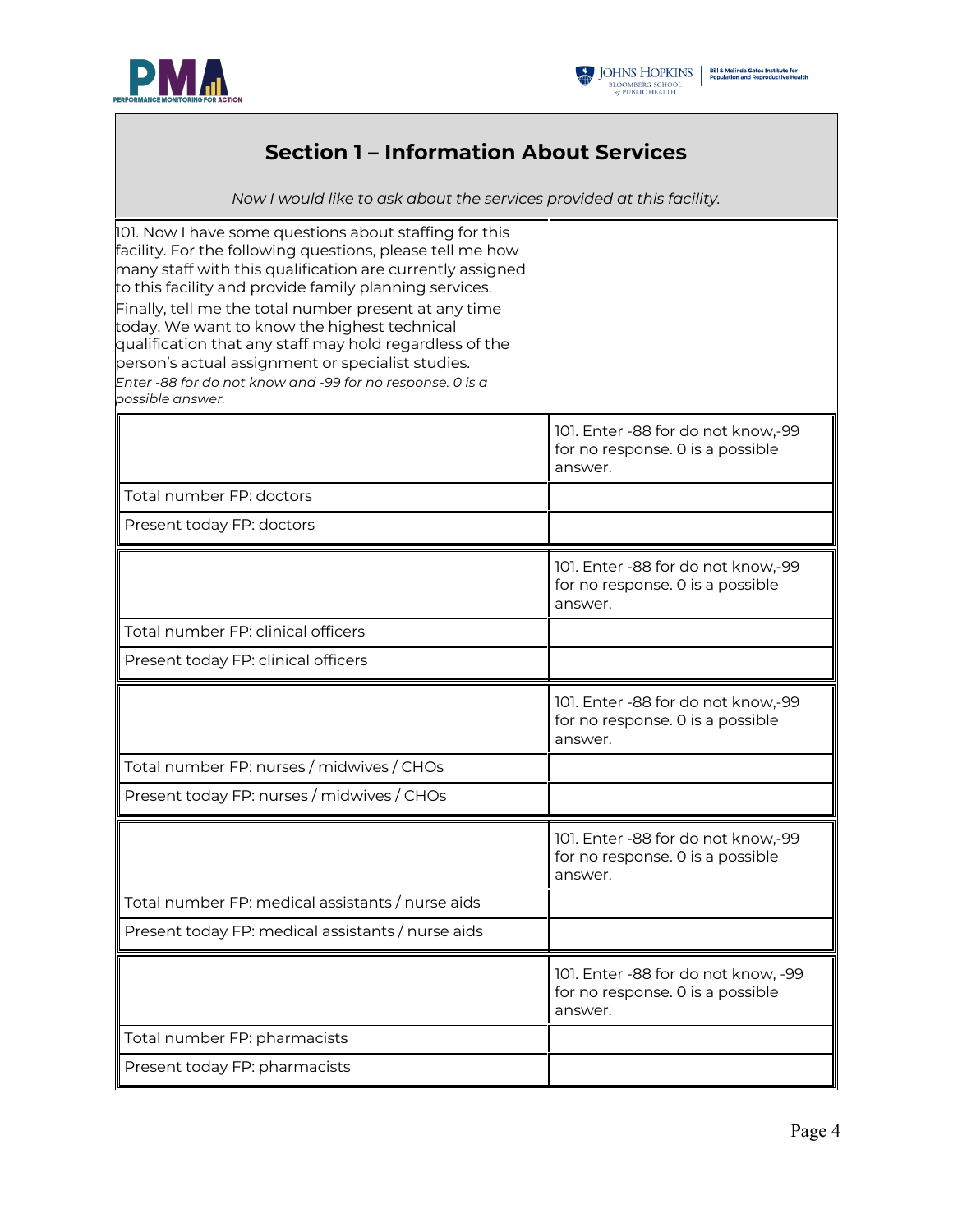



|                                                                                                                                                                                                                                  | 101. Enter -88 for do not know,-99<br>for no response. 0 is a possible<br>answer.                                                                                                                                       |
|----------------------------------------------------------------------------------------------------------------------------------------------------------------------------------------------------------------------------------|-------------------------------------------------------------------------------------------------------------------------------------------------------------------------------------------------------------------------|
| Total number FP: Pharmacy/Laboratory Technicians                                                                                                                                                                                 |                                                                                                                                                                                                                         |
| Present today FP: Pharmacy/Laboratory Technicians                                                                                                                                                                                |                                                                                                                                                                                                                         |
|                                                                                                                                                                                                                                  | 101. Enter -88 for do not know,-99<br>for no response. 0 is a possible<br>answer.                                                                                                                                       |
| Total number FP: other medical staff                                                                                                                                                                                             |                                                                                                                                                                                                                         |
| Present today FP: other medical staff                                                                                                                                                                                            |                                                                                                                                                                                                                         |
| 102. Does this facility have electricity at this time?<br>Select for running electricity only.                                                                                                                                   | $\bigcirc$ Yes<br>$\bigcirc$ No<br>$\bigcirc$ No response                                                                                                                                                               |
| 103. At any point today, has the electricity been out for<br>two or more hours?                                                                                                                                                  | $\bigcirc$ Yes<br>$\bigcirc$ No<br>$\bigcirc$ Do not know<br>$\bigcirc$ No response                                                                                                                                     |
| 104. Does this facility have running water at this time?<br>Select for running water only.                                                                                                                                       | $\bigcirc$ Yes<br>$\bigcirc$ No<br>$\bigcirc$ No response                                                                                                                                                               |
| 105. At any point today, has running water been<br>unavailable for two or more hours?                                                                                                                                            | $\bigcirc$ Yes<br>$\bigcirc$ No<br>() Do not know<br>$\bigcirc$ No response                                                                                                                                             |
| 106. How many handwashing facilities are available on<br>site for staff to use?<br>Enter -88 for do not know, -99 for no response.                                                                                               |                                                                                                                                                                                                                         |
| 107. May I see a nearby handwashing facility that is used<br>by staff?<br>Handwashing facility must be accessible to most health<br>workers in the facility.<br>At the handwashing facility, OBSERVE:<br>(select all that apply) | $\Box$ Soap is present<br>$\Box$ Stored water is present<br>$\Box$ Running water is present<br>$\Box$ Handwashing area is near a<br>sanitation facility<br>$\Box$ None of the above<br>$\Box$ Did not see the facility. |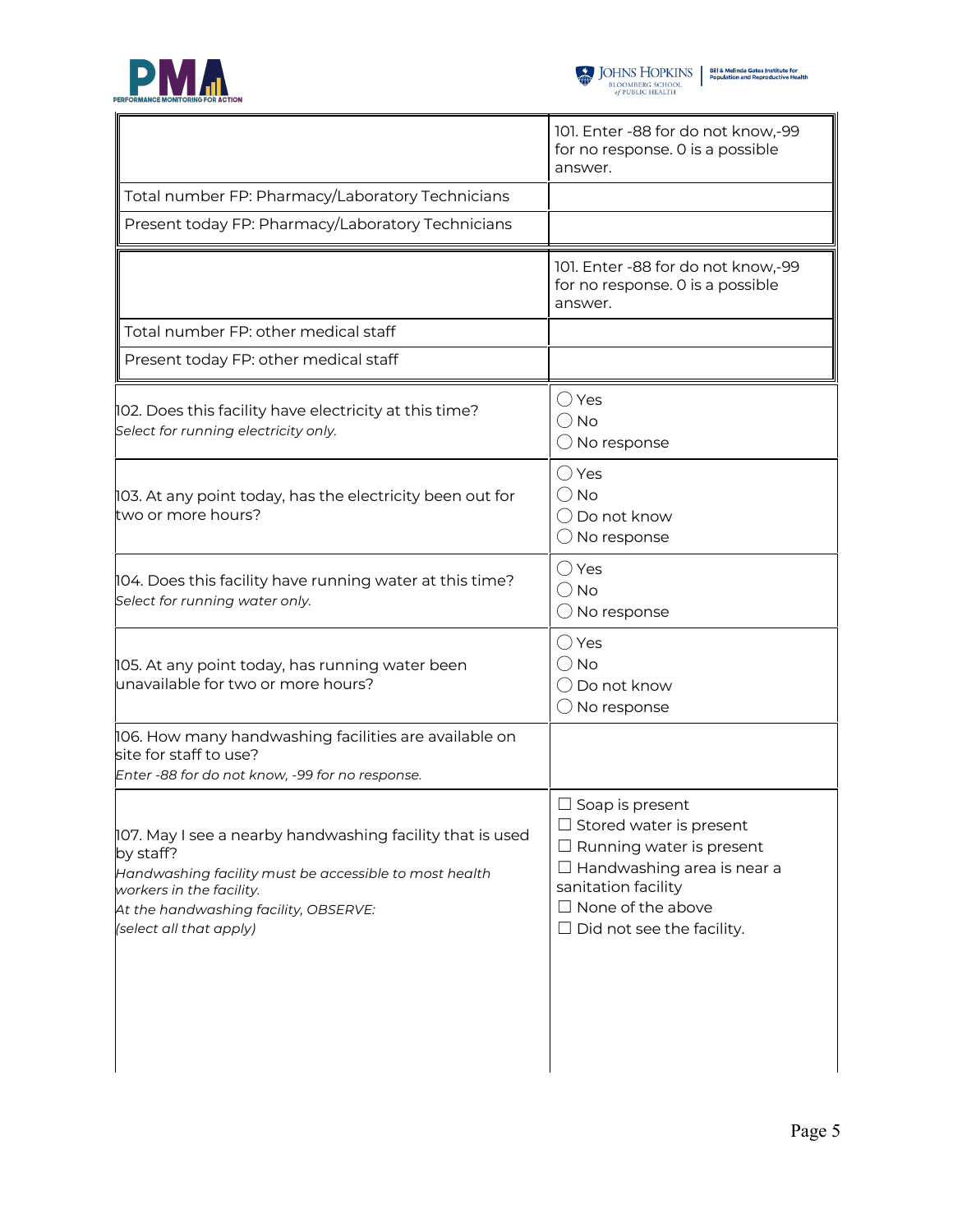



## **Section 2 – Family Planning Services**

*Now I would like to ask about family planning services provided at this facility. If there is another provider who would be better able to answer my questions on family planning services in this facility, I would appreciate if you could refer me to the appropriate person.*

| 201. Do you usually offer family planning services /<br>products?                                                                                                                                                                                                                                                                                | ◯ Yes<br>( ) No<br>$\bigcirc$ No response                                                                                                                                                      |
|--------------------------------------------------------------------------------------------------------------------------------------------------------------------------------------------------------------------------------------------------------------------------------------------------------------------------------------------------|------------------------------------------------------------------------------------------------------------------------------------------------------------------------------------------------|
| 202. How many days in a week are family planning<br>services / products offered / sold here?<br>Enter a number between 0 and 7. Enter 0 for less than 1 day per<br>week. Enter -88 for do not know, -99 for no response.                                                                                                                         |                                                                                                                                                                                                |
| 203. Does this facility provide family planning<br>supervision, support, or supplies to community health<br>volunteers?                                                                                                                                                                                                                          | ◯ Yes<br>$\bigcirc$ No<br>$\bigcirc$ No response                                                                                                                                               |
| 204. How many community health volunteers are<br>supported by this facility to provide family planning<br>services?<br>Record only who receive supervision, support, or supplies for<br>family planning.<br>If were recorded as employees in 101, please do not include<br>them here as well.<br>Enter -88 for do not know, -99 for no response. |                                                                                                                                                                                                |
| 205. Do the community health volunteers provide any of<br>the following contraceptives:                                                                                                                                                                                                                                                          | $\Box$ Condoms<br>$\Box$ Pills<br>$\Box$ Injectables<br>$\Box$ None of the above<br>$\Box$ No response                                                                                         |
| 206. How many times in the last 12 months has a mobile<br>outreach team visited your facility to deliver<br>supplementary/additional family planning services?<br>Enter -88 for do not know, -99 for no response. O is a possible<br>answer.                                                                                                     |                                                                                                                                                                                                |
| 207. Which of the following family planning services do<br>you offer to unmarried adolescents age 10-19?<br>Read all options and select all that apply.                                                                                                                                                                                          | $\Box$ Counsel for contraceptive<br>methods<br>$\Box$ Provide contraceptive methods<br>$\Box$ Prescribe / refer for contraceptive<br>methods<br>$\Box$ None of the above<br>$\Box$ No response |
| LCL_201. Do you collect information about clients'<br>opinion in any of the following ways?<br>Select all methods that apply                                                                                                                                                                                                                     | $\Box$ Suggestion box<br>$\Box$ Client survey form<br>$\Box$ Structured interviews with clients<br>$\Box$ Official meeting with community<br>leaders                                           |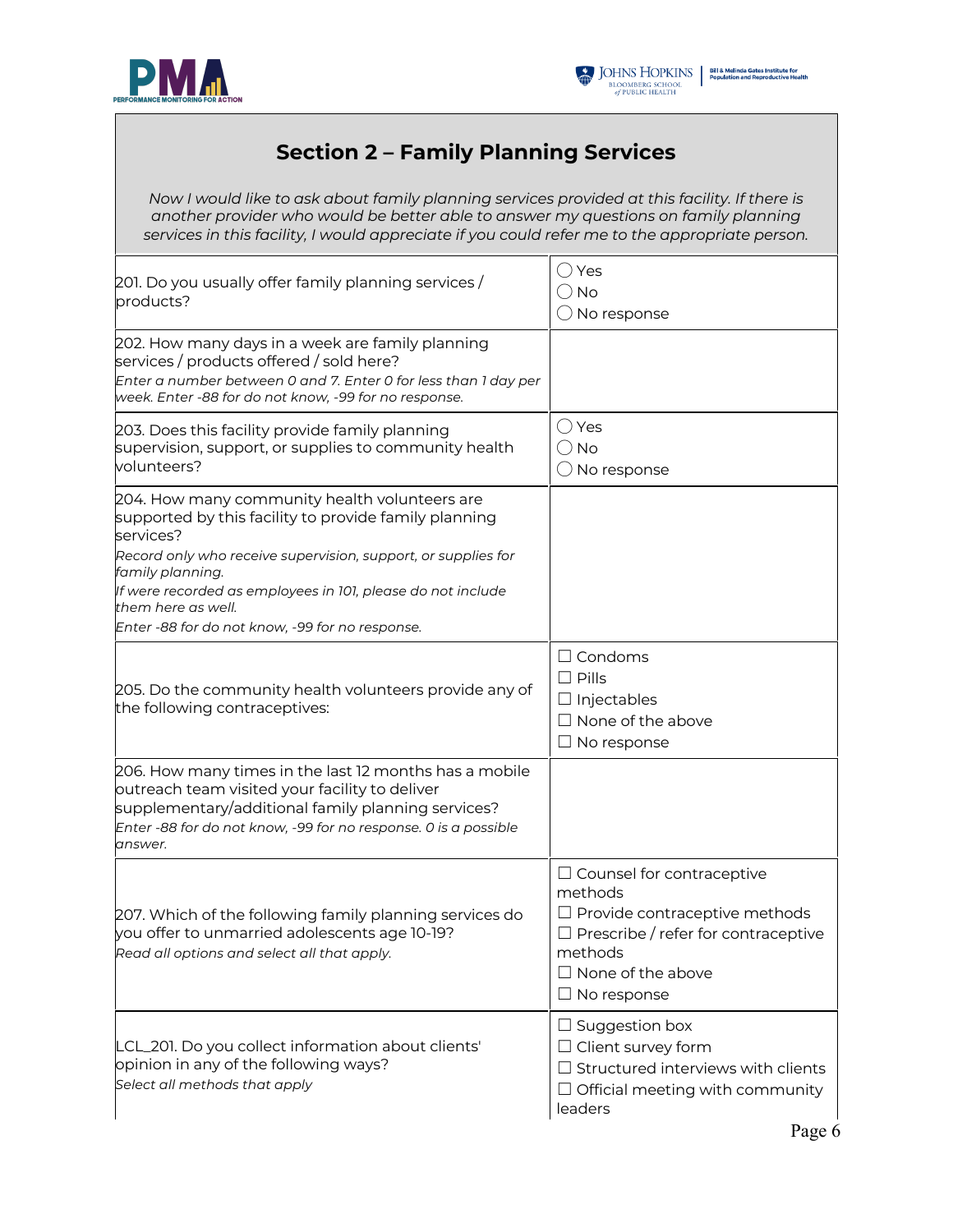



|                                                                                                                                                                                                                                     | $\Box$ Informal discussion with client or<br>community<br>$\Box$ Other<br>$\Box$ None of the above<br>$\Box$ Don't know<br>$\Box$ No response                                                    |
|-------------------------------------------------------------------------------------------------------------------------------------------------------------------------------------------------------------------------------------|--------------------------------------------------------------------------------------------------------------------------------------------------------------------------------------------------|
| LCL_202. Is there a procedure for reviewing or reporting<br>on clients' opinions?                                                                                                                                                   | $\bigcirc$ Yes<br>$\bigcirc$ No<br>$\bigcirc$ No response                                                                                                                                        |
| LCL_203. Ask to see a report or form on which data are<br>compiled or discussion is reported.                                                                                                                                       | $\bigcirc$ Report seen<br>$\bigcirc$ Report not seen                                                                                                                                             |
| LCL_204. In the past 12 months, have any changes been<br>made in the program as a result of client opinion?<br>If yes, indicate if the change(s) are related to any of the listed<br>topics.                                        | $\Box$ No<br>$\Box$ Yes, change in services or times<br>offered or way services are provided<br>$\Box$ Yes, change for client comfort<br>$\Box$ Other<br>$\Box$ Don't know<br>$\Box$ No response |
| LCL_205. Does the facility provide family planning<br>methods and services covered by NHIF programs?                                                                                                                                | $\bigcirc$ Yes<br>$\bigcirc$ No<br>◯ Do not know<br>$\bigcirc$ No response                                                                                                                       |
| LCL_206. What type of programs are covered by NHIF?<br>(select all that apply)                                                                                                                                                      | $\Box$ Linda Mama / Free Maternity<br>Scheme<br>$\Box$ Edu Afya<br>$\Box$ Super cover<br>$\Box$ Standard cover<br>$\Box$ Other<br>$\Box$ None of the above<br>$\Box$ No response                 |
| LCL_207. How many women and adolescents are<br>enrolled under Linda Mama?<br>Ask to check and confirm with the registers and other<br>documents in the facility.<br>Enter -88 for do not know in both, -99 for no response in both. |                                                                                                                                                                                                  |
| Total # of Women                                                                                                                                                                                                                    |                                                                                                                                                                                                  |
| Total # of Adolescents                                                                                                                                                                                                              |                                                                                                                                                                                                  |
| <b>Section 3: Provision of Family Planning Methods</b>                                                                                                                                                                              |                                                                                                                                                                                                  |
| 401. Which of the following methods are provided to<br>clients at this facility?                                                                                                                                                    | $\Box$ Female sterilization<br>Male sterilization                                                                                                                                                |

*Read all options out loud.*

☐ Male sterilization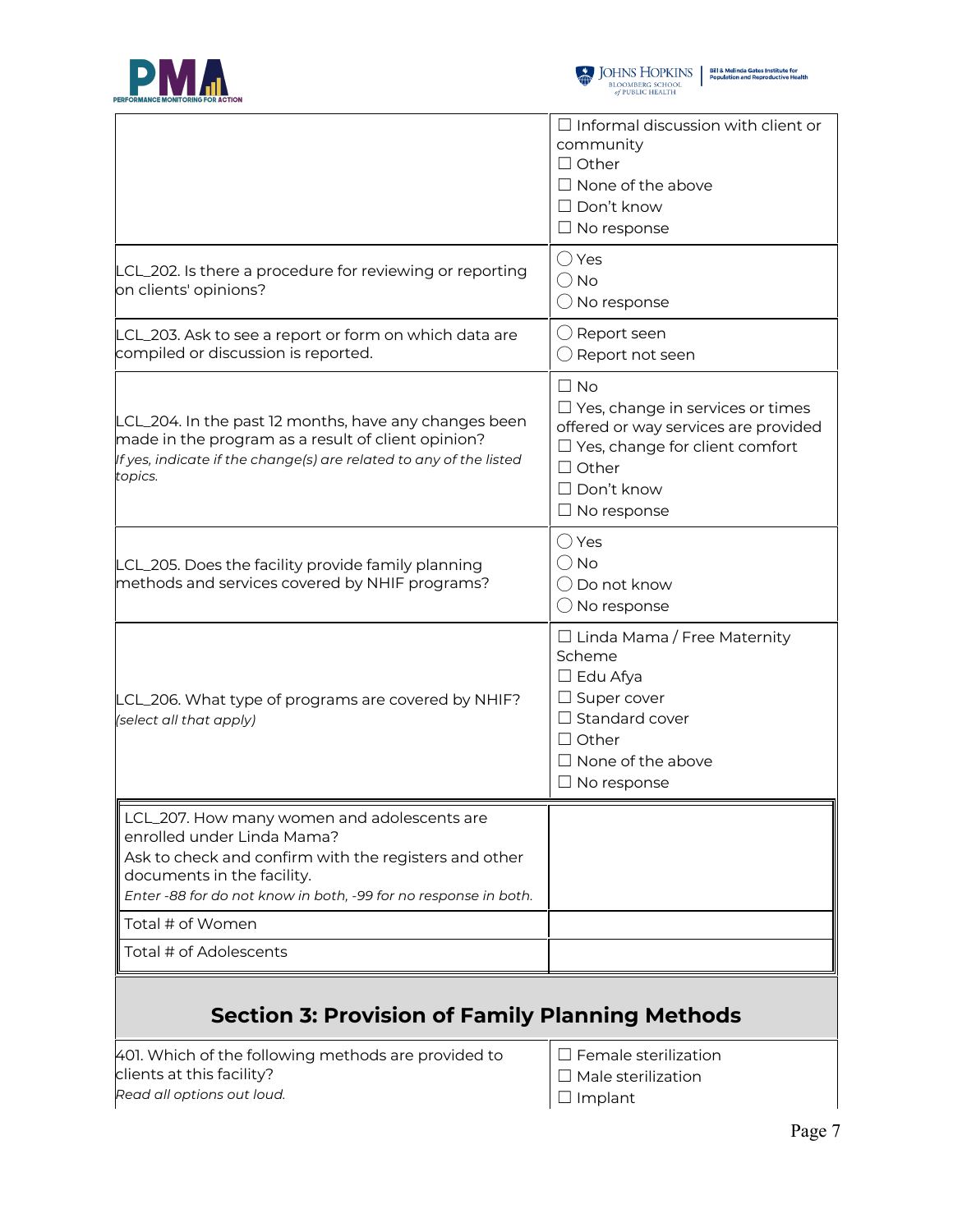



|                                                                                                                                                                          | $\Box$ IUD<br>□ Postpartum IUD<br>$\Box$ Pill<br>$\Box$ Male condom<br>$\Box$ Female condom<br>$\Box$ Diaphragm<br>$\Box$ Foam / jelly<br>$\Box$ None of the above<br>$\Box$ No response | □ Injectables - Depo Provera<br>□ Injectables - Sayana Press<br>$\Box$ Emergency contraception<br>$\Box$ Standard days / cycle beads |
|--------------------------------------------------------------------------------------------------------------------------------------------------------------------------|------------------------------------------------------------------------------------------------------------------------------------------------------------------------------------------|--------------------------------------------------------------------------------------------------------------------------------------|
| 402. Are clients charged for obtaining any of the<br>following methods at this facility?<br>Read all options out loud.                                                   |                                                                                                                                                                                          |                                                                                                                                      |
|                                                                                                                                                                          | Yes                                                                                                                                                                                      | No                                                                                                                                   |
| Female sterilization                                                                                                                                                     |                                                                                                                                                                                          |                                                                                                                                      |
| Male sterilization                                                                                                                                                       |                                                                                                                                                                                          |                                                                                                                                      |
| Implant                                                                                                                                                                  |                                                                                                                                                                                          |                                                                                                                                      |
| <b>IUD</b>                                                                                                                                                               |                                                                                                                                                                                          |                                                                                                                                      |
| Postpartum IUD                                                                                                                                                           |                                                                                                                                                                                          |                                                                                                                                      |
| Injectables - Depo Provera                                                                                                                                               |                                                                                                                                                                                          |                                                                                                                                      |
| Injectables - Sayana Press                                                                                                                                               |                                                                                                                                                                                          |                                                                                                                                      |
| Pill                                                                                                                                                                     |                                                                                                                                                                                          |                                                                                                                                      |
| Emergency contraception                                                                                                                                                  |                                                                                                                                                                                          |                                                                                                                                      |
| Male condom                                                                                                                                                              |                                                                                                                                                                                          |                                                                                                                                      |
| Female condom                                                                                                                                                            |                                                                                                                                                                                          |                                                                                                                                      |
| Diaphragm                                                                                                                                                                |                                                                                                                                                                                          |                                                                                                                                      |
| Foam / jelly                                                                                                                                                             |                                                                                                                                                                                          |                                                                                                                                      |
| Standard days / cycle beads                                                                                                                                              |                                                                                                                                                                                          |                                                                                                                                      |
| Did the respondent answer the questions or give no<br>response?                                                                                                          | Respondent answered<br>No response                                                                                                                                                       |                                                                                                                                      |
| 403. How much do you charge for one unit of each<br>method that you provide?<br>Enter all prices in Kenyan Shillings.<br>Enter -88 for do not know, -99 for no response. |                                                                                                                                                                                          |                                                                                                                                      |
| Female sterilization (full cost of procedure)                                                                                                                            |                                                                                                                                                                                          |                                                                                                                                      |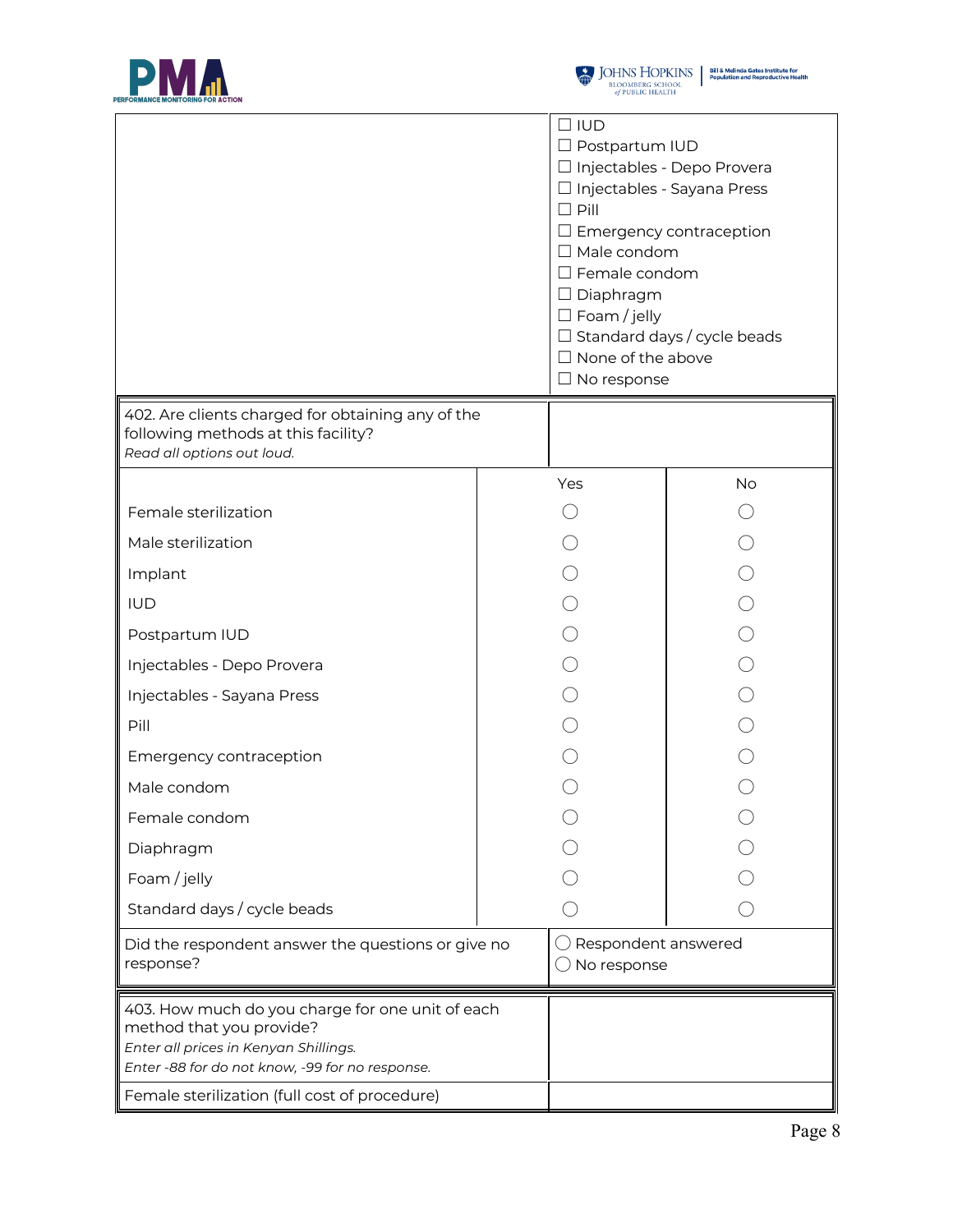



| Male sterilization (full cost of procedure)                                                                                                                                                                                                                                                                                 |                                                                                                                                              |
|-----------------------------------------------------------------------------------------------------------------------------------------------------------------------------------------------------------------------------------------------------------------------------------------------------------------------------|----------------------------------------------------------------------------------------------------------------------------------------------|
| Implants (full cost of the implant and insertion)                                                                                                                                                                                                                                                                           |                                                                                                                                              |
| IUD (full cost of the IUD and insertion)                                                                                                                                                                                                                                                                                    |                                                                                                                                              |
| Postpartum IUD (full cost of the PPIUD and insertion)                                                                                                                                                                                                                                                                       |                                                                                                                                              |
| One shot of 3-month injectable (Depo Provera)                                                                                                                                                                                                                                                                               |                                                                                                                                              |
| One shot of 3-month injectable (Sayana Press)                                                                                                                                                                                                                                                                               |                                                                                                                                              |
| One month supply of pills                                                                                                                                                                                                                                                                                                   |                                                                                                                                              |
| A single dose of emergency contraception                                                                                                                                                                                                                                                                                    |                                                                                                                                              |
| One male condom                                                                                                                                                                                                                                                                                                             |                                                                                                                                              |
| One female condom                                                                                                                                                                                                                                                                                                           |                                                                                                                                              |
| A diaphragm                                                                                                                                                                                                                                                                                                                 |                                                                                                                                              |
| Foam / jelly                                                                                                                                                                                                                                                                                                                |                                                                                                                                              |
| Standard days / cycle beads                                                                                                                                                                                                                                                                                                 |                                                                                                                                              |
| 404. Do family planning clients need to pay any fees in<br>order to be seen by a provider in this facility even if they<br>do not obtain a method of contraception?<br>These may be consultation or registration fees charged<br>to everyone who is seen in this facility or may be specific<br>to family planning clients. | ◯ Yes<br>$\bigcirc$ No<br>$\bigcirc$ No response                                                                                             |
| 405. On days when you offer family planning services,<br>does this facility have trained personnel able to insert<br>implants?                                                                                                                                                                                              | $\bigcirc$ Yes<br>$\bigcirc$ No<br>$\bigcirc$ No response                                                                                    |
| 406. On days when you offer family planning services,<br>does this facility have trained personnel able to remove<br>implants?                                                                                                                                                                                              | ◯ Yes<br>$\bigcirc$ No<br>$\bigcirc$ No response                                                                                             |
| 407. On days when you offer family planning services,<br>does this facility have trained personnel able to insert<br>IUDs?                                                                                                                                                                                                  | $\bigcirc$ Yes<br>() No<br>$\bigcirc$ No response                                                                                            |
| 408. On days when you offer family planning services,<br>does this facility have trained personnel able to remove<br>IUDs?                                                                                                                                                                                                  | $\bigcirc$ Yes<br>$\bigcirc$ No<br>$\bigcirc$ No response                                                                                    |
| LCL_401. On days when you offer family planning<br>services, does this facility have trained personnel able to<br>insert PPIUDs?                                                                                                                                                                                            | $\bigcirc$ Yes<br>$()$ No<br>$\bigcirc$ No response                                                                                          |
| 409. Does this facility have the following supplies needed<br>to insert and/or remove implants:<br>Read out all supplies and select all that apply. Supplies do not<br>need to be observed, but must be available on the day of the<br>interview.                                                                           | $\Box$ Clean Gloves<br>$\Box$ Antiseptic<br>$\Box$ Sterile Gauze Pad or Cotton Wool<br>$\Box$ Local Anesthetic<br>$\Box$ Sealed Implant Pack |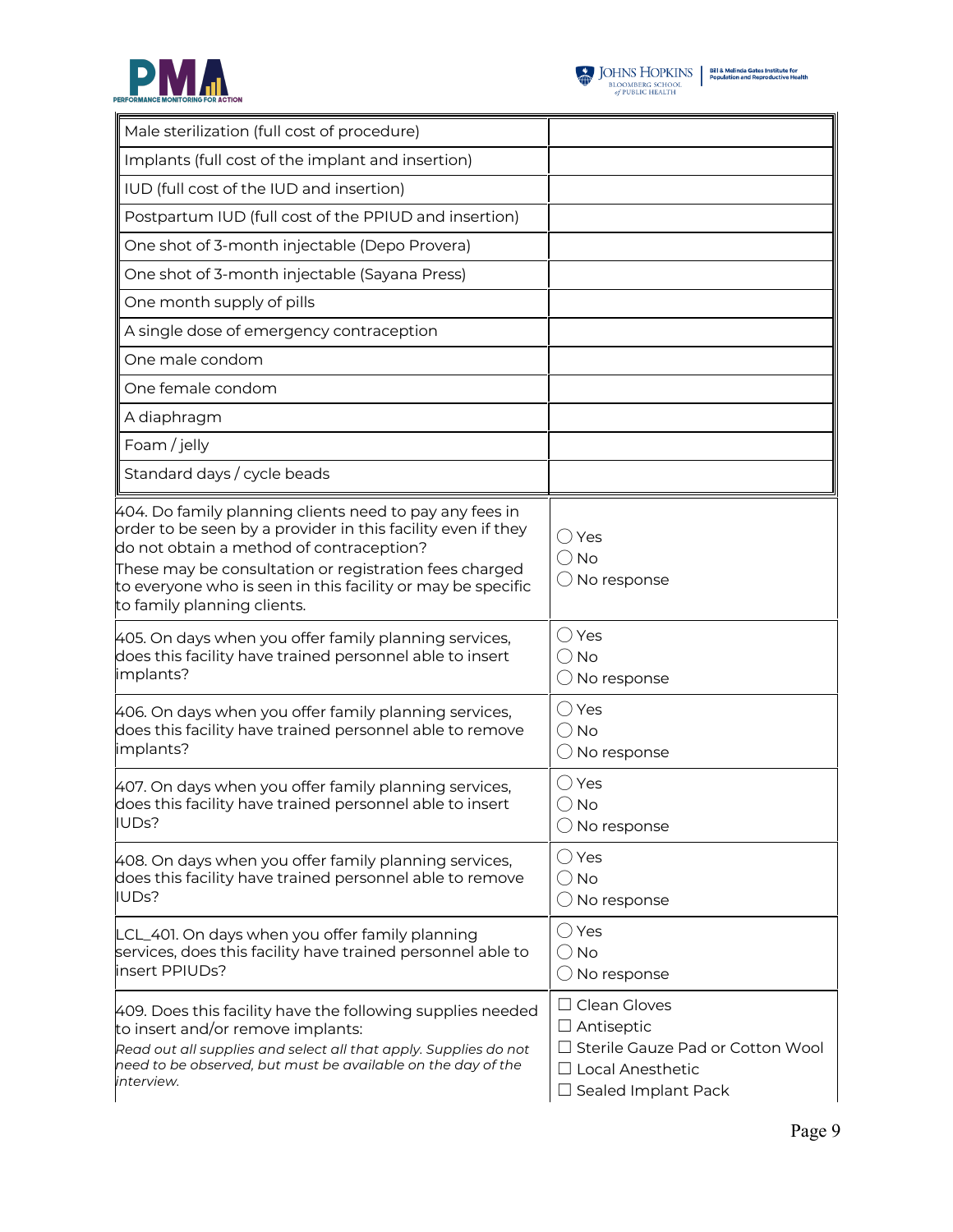



|                                                                                                                                                                                                                                               | $\Box$ Surgical Blade<br>$\Box$ Mosquito forceps (straight or<br>curved)<br>$\Box$ None of the above<br>$\Box$ No response                                                                                                                                                                                                                                                                                                                                                                                                                              |
|-----------------------------------------------------------------------------------------------------------------------------------------------------------------------------------------------------------------------------------------------|---------------------------------------------------------------------------------------------------------------------------------------------------------------------------------------------------------------------------------------------------------------------------------------------------------------------------------------------------------------------------------------------------------------------------------------------------------------------------------------------------------------------------------------------------------|
| 410. If a woman came in today needing an implant<br>inserted, could that service be provided to her today<br>onsite?                                                                                                                          | $\bigcirc$ Yes<br>$\bigcirc$ No<br>$\bigcirc$ No response                                                                                                                                                                                                                                                                                                                                                                                                                                                                                               |
| 411. If a woman came today needing her implant<br>removed, could that service be provided to her today<br>onsite?                                                                                                                             | $\bigcirc$ Yes<br>$\bigcirc$ No<br>$\bigcirc$ No response                                                                                                                                                                                                                                                                                                                                                                                                                                                                                               |
| 412. If a woman comes to your facility today needing her<br>implant removed, but it is deeply placed, could that<br>service be provided to her today onsite?                                                                                  | $\bigcirc$ Yes<br>$\bigcirc$ No<br>$\bigcirc$ No response                                                                                                                                                                                                                                                                                                                                                                                                                                                                                               |
| 413. Would someone at this facility know where to send<br>her to have the implant removed?                                                                                                                                                    | ◯ Yes<br>$\bigcirc$ No<br>$\bigcirc$ No response                                                                                                                                                                                                                                                                                                                                                                                                                                                                                                        |
| 414. Does this facility have the following supplies needed<br>to insert and/or remove IUDs:<br>Read out all supplies and select all that apply. Supplies do not<br>need to be observed, but must be available on the day of the<br>interview. | $\Box$ Exam gloves<br>$\Box$ Antiseptic (povidone iodine)<br>$\Box$ Drapes<br>$\Box$ Scissors<br>$\Box$ Sponge-holding forceps<br>$\Box$ Speculums (large and medium)<br>$\Box$ Tenaculum<br>$\Box$ Uterine Sound<br>$\Box$ None of the above<br>$\Box$ No response                                                                                                                                                                                                                                                                                     |
| IN_1. Does this facility offer self-injection training for<br>DMPA-SC (Sayana Press)?                                                                                                                                                         | ◯ Yes<br>( ) No<br>$\bigcirc$ No response                                                                                                                                                                                                                                                                                                                                                                                                                                                                                                               |
| IN_2. Which of the following does the self-injection<br>training include?<br>Select all that apply                                                                                                                                            | $\Box$ Where the client should store the<br>injection material until she uses it<br>$\Box$ An instruction sheet for the client<br>to take home to remind her of steps<br>for self-injection<br>$\Box$ A reinjection calendar (e.g.,<br>information on when and how to<br>remember her next injection date)<br>for the client to take home<br>$\Box$ Counseling on follow-up options<br>$\Box$ What the client should do with<br>the syringe after the injection<br>$\Box$ The ways that partners could<br>potentially interfere with self-<br>injection |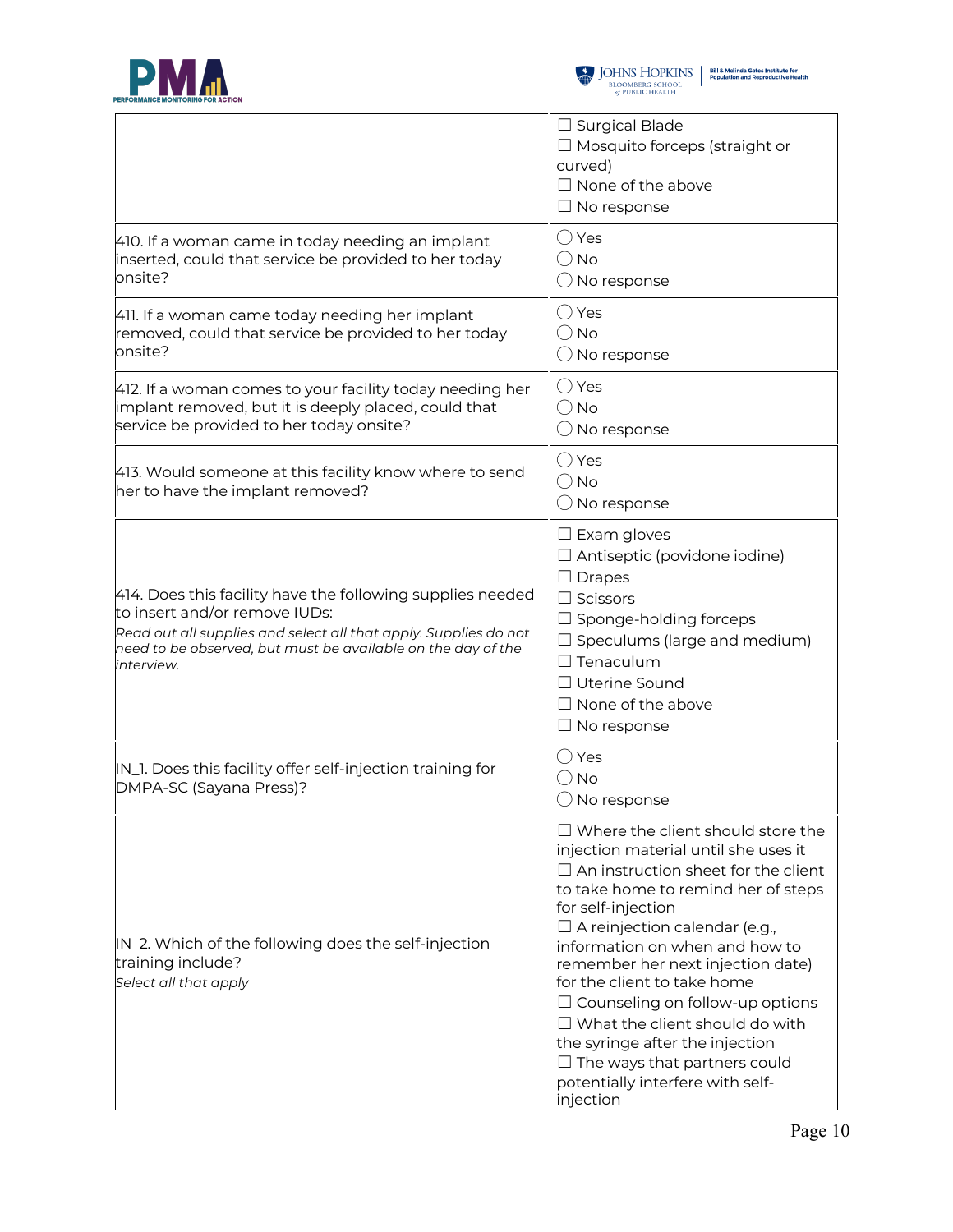



| $\Box$ Instruction for the client not to<br>share her self-injection supplies<br>$\Box$ What the client should do if<br>problems occur with self-injection<br>$\Box$ None of the above<br>$\Box$ No response |
|--------------------------------------------------------------------------------------------------------------------------------------------------------------------------------------------------------------|
| $\bigcirc$ Yes<br>$\bigcirc$ No<br>$\bigcirc$ No response                                                                                                                                                    |
| $\bigcirc$ 0-4<br>$\bigcirc$ 5-9<br>$\bigcirc$ 10-19<br>$\bigcirc$ 20-29<br>$\bigcirc$ 30 or more<br>$\bigcirc$ No response                                                                                  |
| () Yes<br>$\bigcirc$ No<br>$\bigcirc$ No response                                                                                                                                                            |
|                                                                                                                                                                                                              |
| Enter for past completed month.<br>Enter -88 for do not know, enter -99<br>for no response.                                                                                                                  |
|                                                                                                                                                                                                              |
| Enter for past completed month.<br>Enter -88 for do not know, enter -99<br>for no response.                                                                                                                  |
|                                                                                                                                                                                                              |
| Enter for past completed month.<br>Enter -88 for do not know, enter -99<br>for no response.                                                                                                                  |
|                                                                                                                                                                                                              |
|                                                                                                                                                                                                              |
| Enter for past completed month.<br>Enter -88 for do not know, enter -99<br>for no response.                                                                                                                  |
|                                                                                                                                                                                                              |
|                                                                                                                                                                                                              |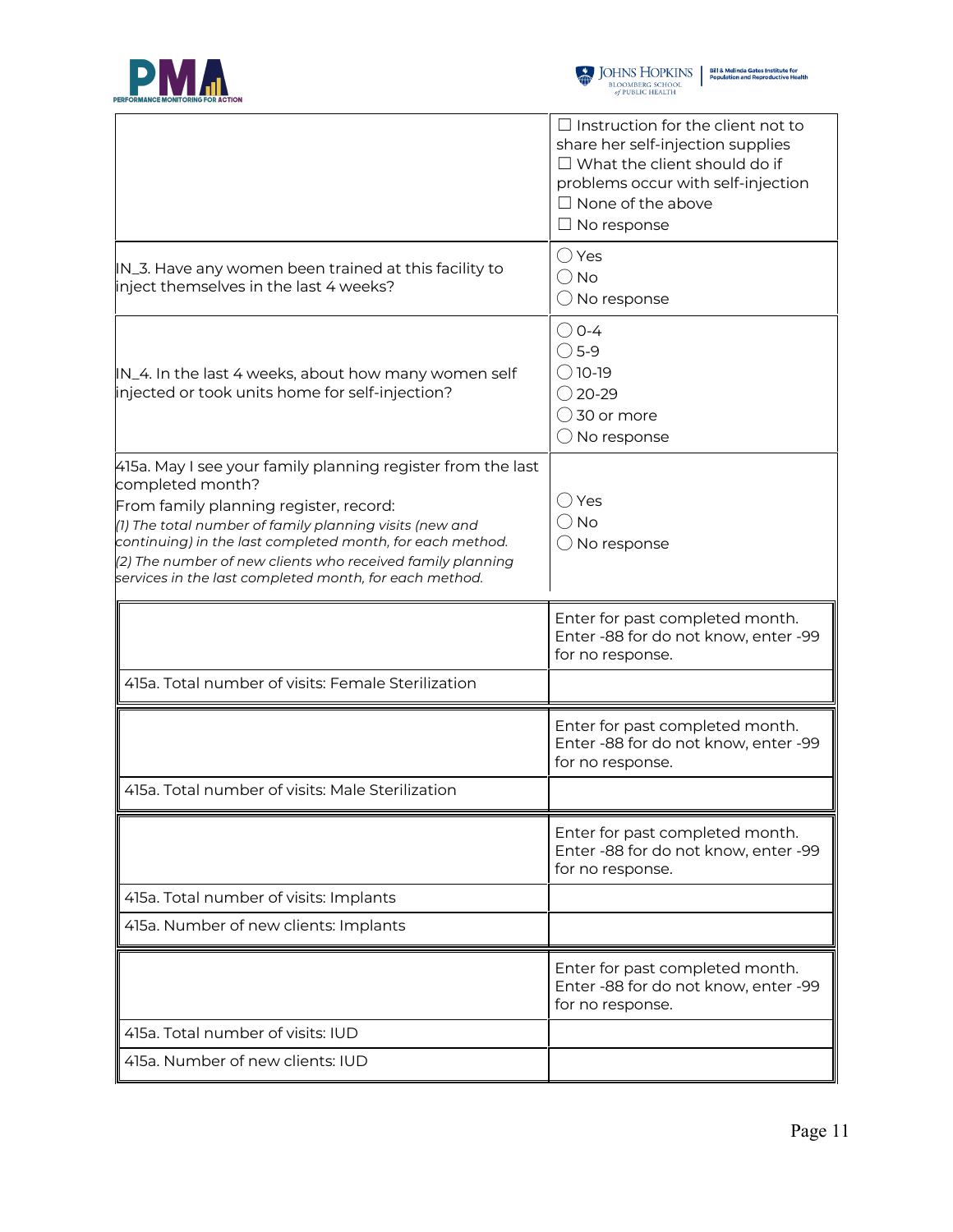

|                                                          | Enter for past completed month.<br>Enter -88 for do not know, enter -99<br>for no response. |
|----------------------------------------------------------|---------------------------------------------------------------------------------------------|
| 415a. Total number of visits: Postpartum IUD             |                                                                                             |
| 415a. Number of new clients: Postpartum IUD              |                                                                                             |
|                                                          |                                                                                             |
|                                                          | Enter for past completed month.<br>Enter -88 for do not know, enter -99<br>for no response. |
| 415a. Total number of visits: Injectables - Depo Provera |                                                                                             |
| 415a. Number of new clients: Injectables - Depo Provera  |                                                                                             |
|                                                          | Enter for past completed month.<br>Enter -88 for do not know, enter -99<br>for no response. |
| 415a. Total number of visits: Injectables - Sayana Press |                                                                                             |
| 415a. Number of new clients: Injectables - Sayana Press  |                                                                                             |
|                                                          | Enter for past completed month.<br>Enter -88 for do not know, enter -99<br>for no response. |
| 415a. Total number of visits: Pill                       |                                                                                             |
| 415a. Number of new clients: Pill                        |                                                                                             |
|                                                          | Enter for past completed month.<br>Enter -88 for do not know, enter -99<br>for no response. |
| 415a. Total number of visits: Emergency contraception    |                                                                                             |
| 415a. Number of new clients: Emergency contraception     |                                                                                             |
|                                                          | Enter for past completed month.<br>Enter -88 for do not know, enter -99<br>for no response. |
| 415a. Total number of visits: Male condom                |                                                                                             |
| 415a. Number of new clients: Male condom                 |                                                                                             |
|                                                          | Enter for past completed month.<br>Enter -88 for do not know, enter -99<br>for no response. |
| 415a. Total number of visits: Female condom              |                                                                                             |
| 415a. Number of new clients: Female condom               |                                                                                             |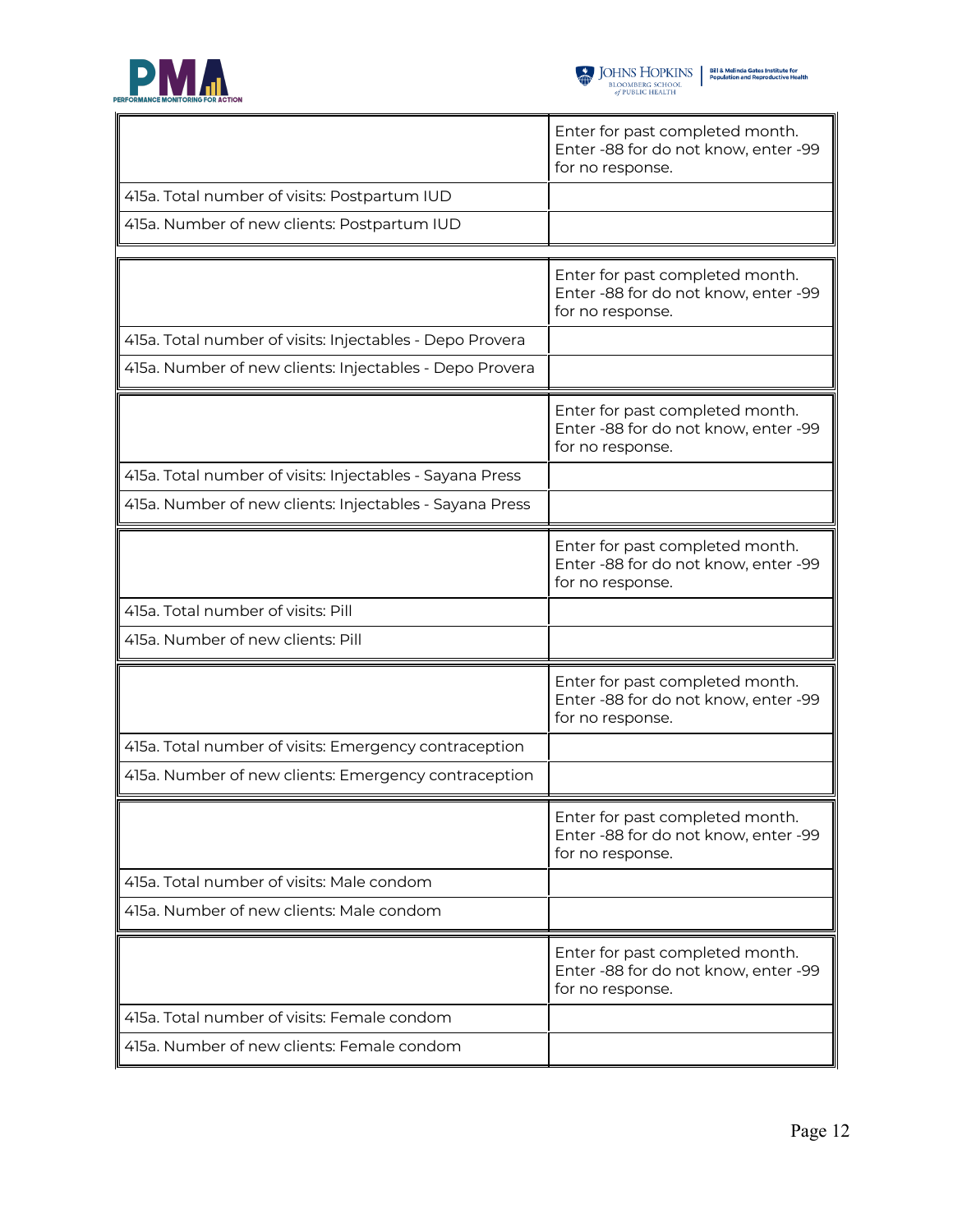

|                                                                                                                                                                                                                                                                                               | Enter for past completed month.<br>Enter -88 for do not know, enter -99<br>for no response. |
|-----------------------------------------------------------------------------------------------------------------------------------------------------------------------------------------------------------------------------------------------------------------------------------------------|---------------------------------------------------------------------------------------------|
| 415a. Total number of visits: Diaphragm                                                                                                                                                                                                                                                       |                                                                                             |
| 415a. Number of new clients: Diaphragm                                                                                                                                                                                                                                                        |                                                                                             |
|                                                                                                                                                                                                                                                                                               | Enter for past completed month.<br>Enter -88 for do not know, enter -99<br>for no response. |
| 415a. Total number of visits: Foam / jelly                                                                                                                                                                                                                                                    |                                                                                             |
| 415a. Number of new clients: Foam / jelly                                                                                                                                                                                                                                                     |                                                                                             |
|                                                                                                                                                                                                                                                                                               | Enter for past completed month.<br>Enter -88 for do not know, enter -99<br>for no response. |
| 415a. Total number of visits: Standard days / cycle beads                                                                                                                                                                                                                                     |                                                                                             |
| 415a. Number of new clients: Standard days / cycle<br>beads                                                                                                                                                                                                                                   |                                                                                             |
| 415b. May I see your family planning record book from<br>the last completed month?<br>From family planning record book, record the total number of<br>family planning products sold in the last completed month,<br>for each method.<br>Enter -88 for do not know. Enter -99 for no response. |                                                                                             |
| Number of units sold or provided: Implants                                                                                                                                                                                                                                                    |                                                                                             |
| Number of units sold or provided: IUD                                                                                                                                                                                                                                                         |                                                                                             |
| Number of units sold or provided: Postpartum IUD                                                                                                                                                                                                                                              |                                                                                             |
| Number of units sold or provided: Injectables - Depo<br>Provera                                                                                                                                                                                                                               |                                                                                             |
| Number of units sold or provided: Injectables - Sayana<br>III<br>Press                                                                                                                                                                                                                        |                                                                                             |
| Number of units sold or provided: Pill                                                                                                                                                                                                                                                        |                                                                                             |
| Number of units sold or provided: Emergency<br>contraception                                                                                                                                                                                                                                  |                                                                                             |
| Number of units sold or provided: Male condom                                                                                                                                                                                                                                                 |                                                                                             |
| Number of units sold or provided: Female condom                                                                                                                                                                                                                                               |                                                                                             |
| Number of units sold or provided: Diaphragm                                                                                                                                                                                                                                                   |                                                                                             |
| Number of units sold or provided: Foam / jelly                                                                                                                                                                                                                                                |                                                                                             |
| Number of units sold or provided: Standard days / cycle<br>beads                                                                                                                                                                                                                              |                                                                                             |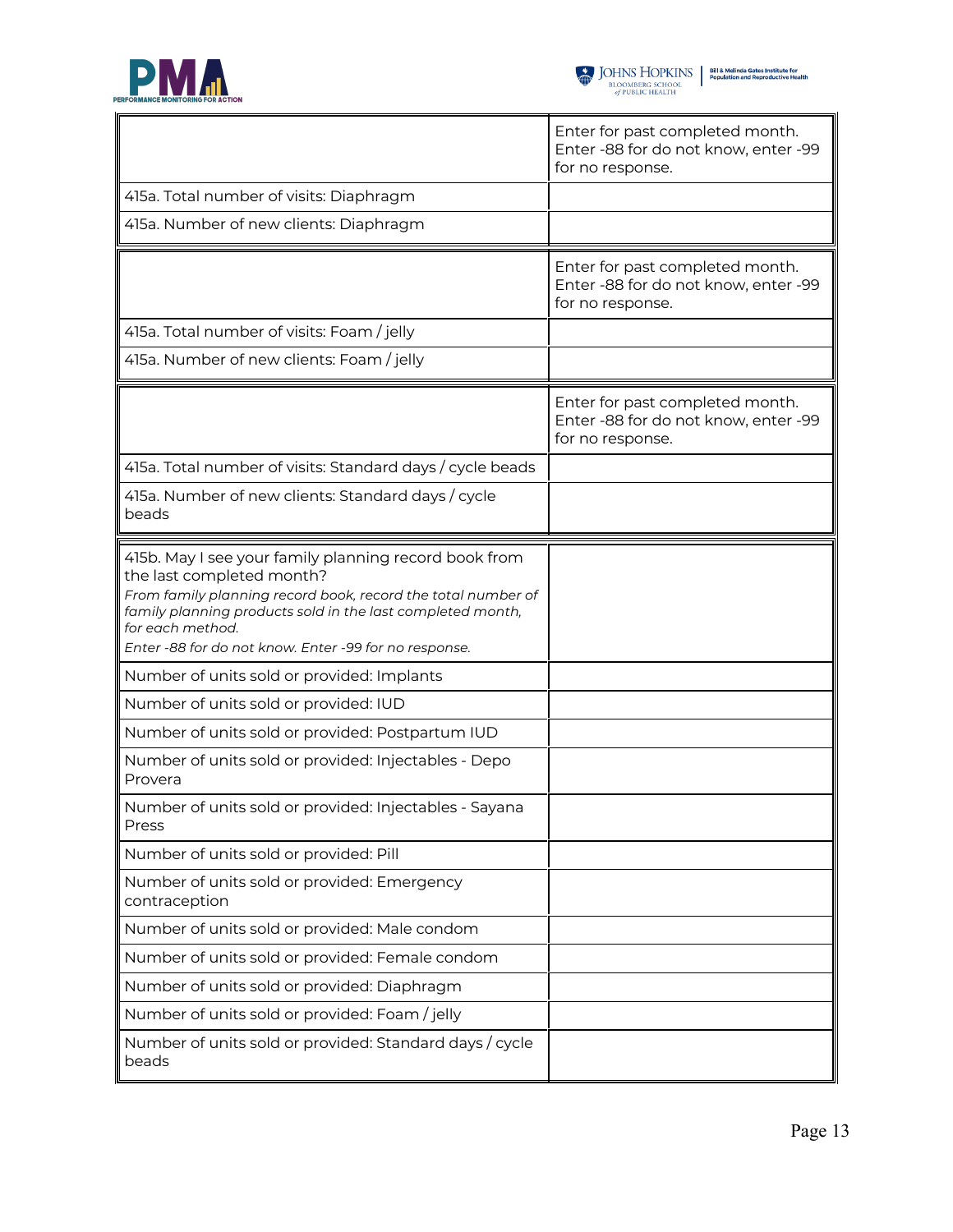



| NOTE: Questions 417a-e will repeat for each of the<br>methods provided at this SDP.<br>Methods selected in 401:<br>\${methods_selected}                   |                                                                                                                                                                                                                                                                                                                                                                    |
|-----------------------------------------------------------------------------------------------------------------------------------------------------------|--------------------------------------------------------------------------------------------------------------------------------------------------------------------------------------------------------------------------------------------------------------------------------------------------------------------------------------------------------------------|
| 417a. You mentioned that you typically provide Implants<br>at this facility, can you show them to me?<br>If no, probe: Is the implant out of stock today? | $\bigcirc$ In-stock and observed<br>$\bigcirc$ In-stock but not observed<br>◯ Out of stock<br>$\bigcirc$ No response                                                                                                                                                                                                                                               |
| 417b. How many days have Implants been out of stock?<br>Enter 1 if only today. Enter -88 for do not know. Enter -99 for no<br>response.                   |                                                                                                                                                                                                                                                                                                                                                                    |
| 417c. Have Implants been out of stock at any time in the<br>last 3 months?                                                                                | $\bigcirc$ Yes<br>$\bigcirc$ No<br>◯ Do not know<br>No response                                                                                                                                                                                                                                                                                                    |
| 417d. Why is this facility out of stock for Implants?<br>PROBE IF MULTIPLE REASONS GIVEN: What was the<br>main reason?                                    | $\bigcirc$ Did not place order for shipment<br>○ Ordered but did not receive<br>shipment<br>$\bigcirc$ Did not order right quantities<br>$\bigcirc$ Ordered but did not receive right<br>quantities<br>$\bigcirc$ Unexpected increase in<br>consumption<br>◯ Stock-out due to COVID-19<br>disruption<br>◯ Other<br>$\bigcirc$ Don't know<br>$\bigcirc$ No response |
| 417e. When do you expect to receive your next shipment<br>of Implants?                                                                                    | $\bigcirc$ X weeks<br>$\bigcirc$ X months<br>$\bigcirc$ Do not know<br>$\bigcirc$ No response                                                                                                                                                                                                                                                                      |
| 417e. Enter a value for \${ship_implants_lab}:                                                                                                            |                                                                                                                                                                                                                                                                                                                                                                    |
| 417a. You mentioned that you typically provide IUD /<br>PPIUDs at this facility, can you show them to me?<br>If no, probe: Is the IUD out of stock today? | () In-stock and observed<br>$\bigcirc$ In-stock but not observed<br>$\bigcirc$ Out of stock<br>$\bigcirc$ No response                                                                                                                                                                                                                                              |
| 417b. How many days have IUDs been out of stock?<br>Enter 1 if only today. Enter -88 for do not know. Enter -99 for no<br>response.                       |                                                                                                                                                                                                                                                                                                                                                                    |
| 417c. Have IUDs been out of stock at any time in the last 3<br>months?                                                                                    | $\bigcirc$ Yes<br>$\bigcirc$ No<br>$\bigcirc$ Do not know<br>$\bigcirc$ No response                                                                                                                                                                                                                                                                                |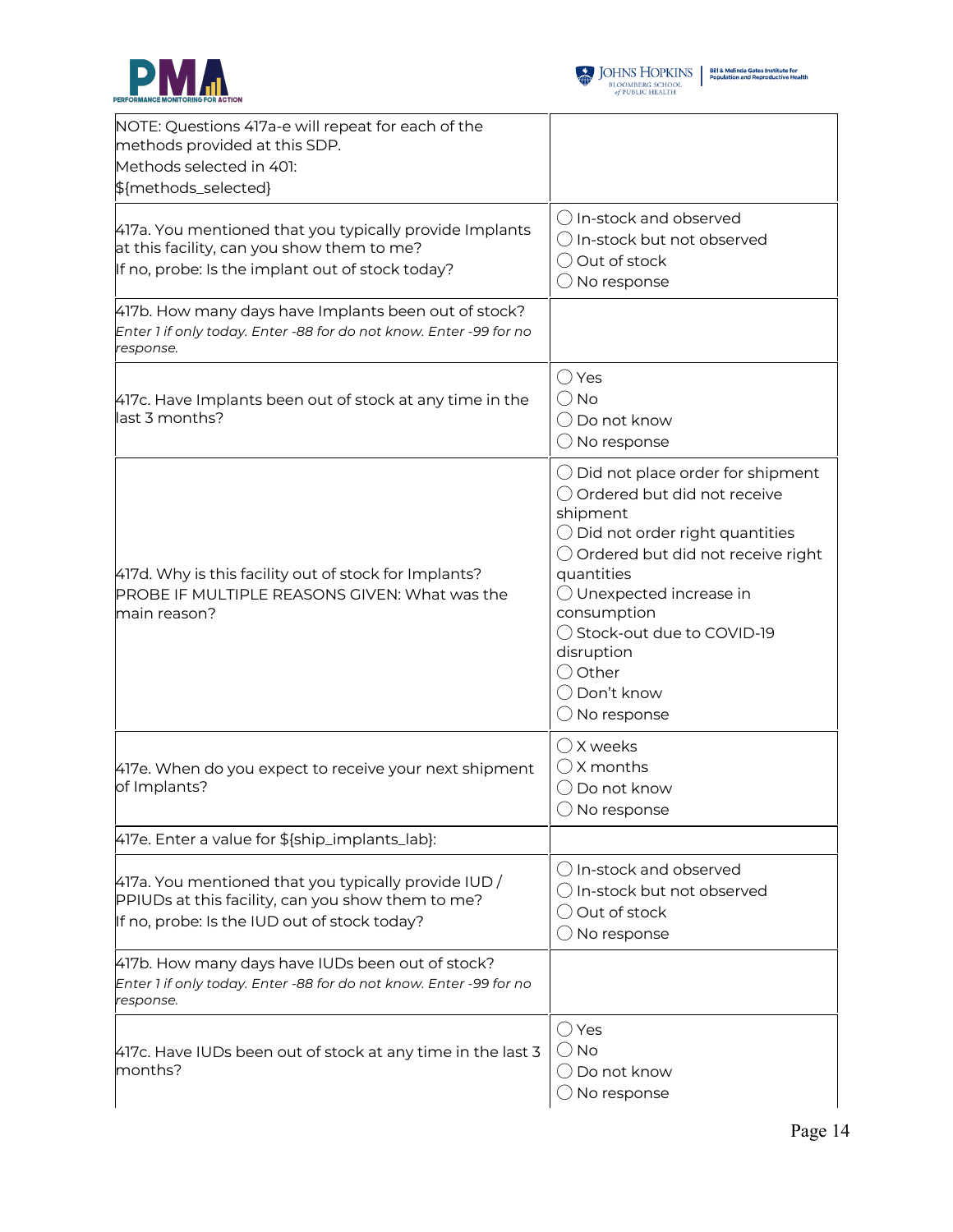



| 417d. Why is this facility out of stock for IUD?<br>PROBE IF MULTIPLE REASONS GIVEN: What was the<br>main reason?                                                                                | $\bigcirc$ Did not place order for shipment<br>○ Ordered but did not receive<br>shipment<br>$\bigcirc$ Did not order right quantities<br>$\bigcirc$ Ordered but did not receive right<br>quantities<br>$\bigcirc$ Unexpected increase in<br>consumption<br>◯ Stock-out due to COVID-19<br>disruption<br>$\bigcirc$ Other<br>$\bigcirc$ Don't know<br>$\bigcirc$ No response |
|--------------------------------------------------------------------------------------------------------------------------------------------------------------------------------------------------|-----------------------------------------------------------------------------------------------------------------------------------------------------------------------------------------------------------------------------------------------------------------------------------------------------------------------------------------------------------------------------|
| 417e. When do you expect to receive your next shipment<br>of IUDs?                                                                                                                               | ◯ X weeks<br>$\bigcirc$ X months<br>$\bigcirc$ Do not know<br>$\bigcirc$ No response                                                                                                                                                                                                                                                                                        |
| 417e. Enter a value for \${ship_IUD_lab}:                                                                                                                                                        |                                                                                                                                                                                                                                                                                                                                                                             |
| 417a. You mentioned that you typically provide<br>Injectables Sayana Press at this facility, can you show<br>them to me?<br>If no, probe: Is the Injectables Sayana Press out of stock<br>today? | () In-stock and observed<br>$\bigcirc$ In-stock but not observed<br>$\bigcirc$ Out of stock<br>$\bigcirc$ No response                                                                                                                                                                                                                                                       |
| 417b. How many days have Injectables Sayana Press<br>been out of stock?<br>Enter 1 if only today. Enter -88 for do not know. Enter -99 for no<br>response.                                       |                                                                                                                                                                                                                                                                                                                                                                             |
| 417c. Have Injectables Sayana Press been out of stock at<br>any time in the last 3 months?                                                                                                       | ◯ Yes<br>() No<br>◯ Do not know<br>$\bigcirc$ No response                                                                                                                                                                                                                                                                                                                   |
| 417d. Why is this facility out of stock for Injectables<br>Sayana Press?<br>PROBE IF MULTIPLE REASONS GIVEN: What was the<br>main reason?                                                        | Did not place order for shipment<br>◯ Ordered but did not receive<br>shipment<br>$\bigcirc$ Did not order right quantities<br>○ Ordered but did not receive right<br>quantities<br>$\bigcirc$ Unexpected increase in<br>consumption<br>◯ Stock-out due to COVID-19<br>disruption<br>$\bigcirc$ Other<br>$\bigcirc$ Don't know<br>$\bigcirc$ No response                     |
| 417e. When do you expect to receive your next shipment<br>of Injectables Sayana Press?                                                                                                           | $\bigcirc$ X weeks<br>$\bigcirc$ X months                                                                                                                                                                                                                                                                                                                                   |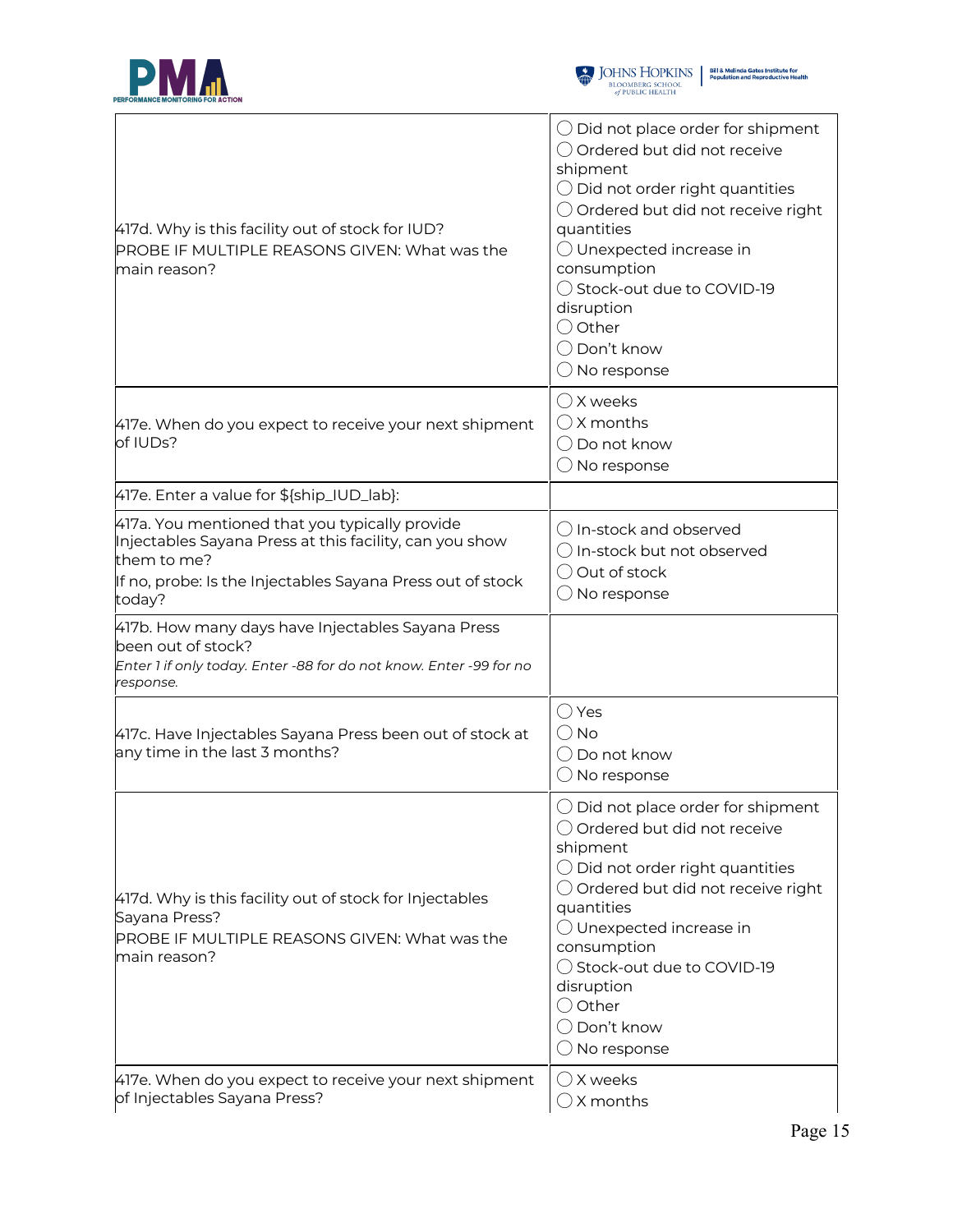



|                                                                                                                                                                                                  | ( ) Do not know<br>$\bigcirc$ No response                                                                                                                                                                                                                                                                                                                                   |
|--------------------------------------------------------------------------------------------------------------------------------------------------------------------------------------------------|-----------------------------------------------------------------------------------------------------------------------------------------------------------------------------------------------------------------------------------------------------------------------------------------------------------------------------------------------------------------------------|
| 417e. Enter a value for \${ship_sp_lab}:                                                                                                                                                         |                                                                                                                                                                                                                                                                                                                                                                             |
| 417a. You mentioned that you typically provide<br>Injectables Depo Provera at this facility, can you show<br>them to me?<br>If no, probe: Is the Injectables Depo Provera out of stock<br>today? | () In-stock and observed<br>○ In-stock but not observed<br>◯ Out of stock<br>$\bigcirc$ No response                                                                                                                                                                                                                                                                         |
| 417b. How many days have Injectables Depo Provera<br>been out of stock?<br>Enter 1 if only today. Enter -88 for do not know. Enter -99 for no<br>response.                                       |                                                                                                                                                                                                                                                                                                                                                                             |
| 417c. Have Injectables Depo Provera been out of stock at<br>any time in the last 3 months?                                                                                                       | $\bigcirc$ Yes<br>$\bigcirc$ No<br>◯ Do not know<br>$\bigcirc$ No response                                                                                                                                                                                                                                                                                                  |
| 417d. Why is this facility out of stock for Injectables Depo<br>Provera?<br>PROBE IF MULTIPLE REASONS GIVEN: What was the<br>main reason?                                                        | $\bigcirc$ Did not place order for shipment<br>O Ordered but did not receive<br>shipment<br>$\bigcirc$ Did not order right quantities<br>$\bigcirc$ Ordered but did not receive right<br>quantities<br>$\bigcirc$ Unexpected increase in<br>consumption<br>◯ Stock-out due to COVID-19<br>disruption<br>$\bigcirc$ Other<br>$\bigcirc$ Don't know<br>$\bigcirc$ No response |
| 417e. When do you expect to receive your next shipment<br>of Injectables Depo Provera?                                                                                                           | $\bigcirc$ X weeks<br>$\bigcirc$ X months<br>$\bigcirc$ Do not know<br>$\bigcirc$ No response                                                                                                                                                                                                                                                                               |
| 417e. Enter a value for \${ship_dp_lab}:                                                                                                                                                         |                                                                                                                                                                                                                                                                                                                                                                             |
| 417a. You mentioned that you typically provide Pills at<br>this facility, can you show it to me?<br>If no, probe: Is the Pillsout of stock today?                                                | ◯ In-stock and observed<br>$\bigcirc$ In-stock but not observed<br>◯ Out of stock<br>$\bigcirc$ No response                                                                                                                                                                                                                                                                 |
| 417b. How many days have Pills been out of stock?<br>Enter 1 if only today. Enter -88 for do not know. Enter -99 for no<br>response.                                                             |                                                                                                                                                                                                                                                                                                                                                                             |
| 417c. Have Pills been out of stock at any time in the last 3<br>months?                                                                                                                          | ∪ Yes<br>$\bigcirc$ No                                                                                                                                                                                                                                                                                                                                                      |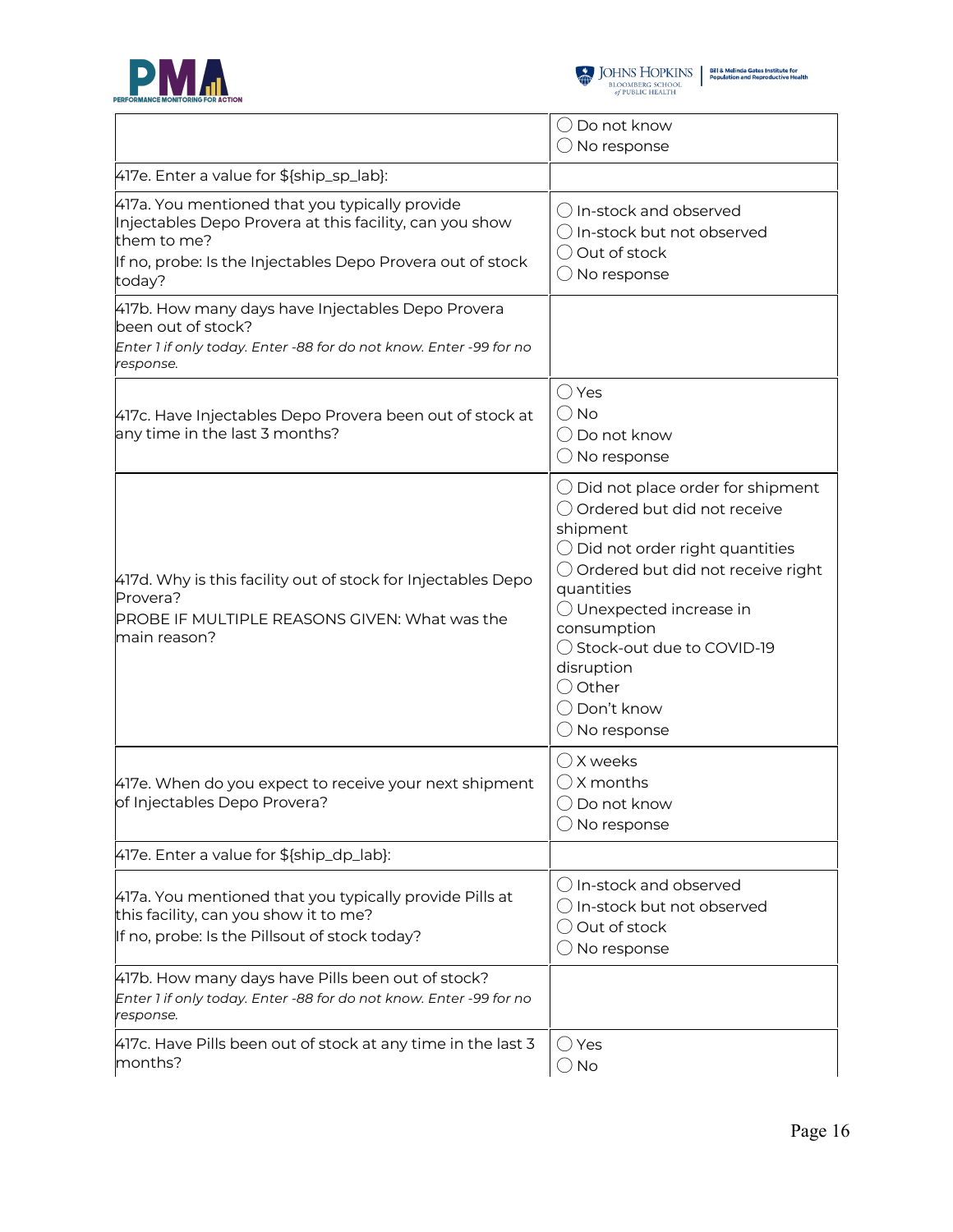



|                                                                                                                                                                                              | $\bigcirc$ Do not know<br>$\bigcirc$ No response                                                                                                                                                                                                                                                                                                                   |
|----------------------------------------------------------------------------------------------------------------------------------------------------------------------------------------------|--------------------------------------------------------------------------------------------------------------------------------------------------------------------------------------------------------------------------------------------------------------------------------------------------------------------------------------------------------------------|
| 417d. Why is this facility out of stock for Pills?<br><b>PROBE IF MULTIPLE REASONS GIVEN: What was the</b><br>main reason?                                                                   | $\bigcirc$ Did not place order for shipment<br>○ Ordered but did not receive<br>shipment<br>$\bigcirc$ Did not order right quantities<br>$\bigcirc$ Ordered but did not receive right<br>quantities<br>$\bigcirc$ Unexpected increase in<br>consumption<br>◯ Stock-out due to COVID-19<br>disruption<br>$\bigcirc$ Other<br>◯ Don't know<br>$\bigcirc$ No response |
| 417e. When do you expect to receive your next shipment<br>of Pills?                                                                                                                          | $\bigcirc$ X weeks<br>$\bigcirc$ X months<br>$\bigcirc$ Do not know<br>$\bigcirc$ No response                                                                                                                                                                                                                                                                      |
| 417e. Enter a value for \${ship_pills_lab}:                                                                                                                                                  |                                                                                                                                                                                                                                                                                                                                                                    |
| 417a. You mentioned that you typically provide<br>Emergency Contraception at this facility, can you show it<br>to me?<br>If no, probe: Is the Emergency Contraception out of stock<br>today? | $\bigcirc$ In-stock and observed<br>$\bigcirc$ In-stock but not observed<br>O Out of stock<br>$\bigcirc$ No response                                                                                                                                                                                                                                               |
| 417b. How many days has Emergency Contraception<br>been out of stock?<br>Enter 1 if only today. Enter -88 for do not know. Enter -99 for no<br>response.                                     |                                                                                                                                                                                                                                                                                                                                                                    |
| 417c. Has Emergency Contraception been out of stock at<br>any time in the last 3 months?                                                                                                     | $\bigcirc$ Yes<br>$\bigcirc$ No<br>$\bigcirc$ Do not know<br>$\bigcirc$ No response                                                                                                                                                                                                                                                                                |
| 417d. Why is this facility out of stock for Emergency<br>Contraception?<br>PROBE IF MULTIPLE REASONS GIVEN: What was the<br>main reason?                                                     | $\bigcirc$ Did not place order for shipment<br>○ Ordered but did not receive<br>shipment<br>$\bigcirc$ Did not order right quantities<br>$\bigcirc$ Ordered but did not receive right<br>quantities<br>O Unexpected increase in<br>consumption<br>◯ Stock-out due to COVID-19<br>disruption<br>$\bigcirc$ Other<br>$\bigcirc$ Don't know<br>$\bigcirc$ No response |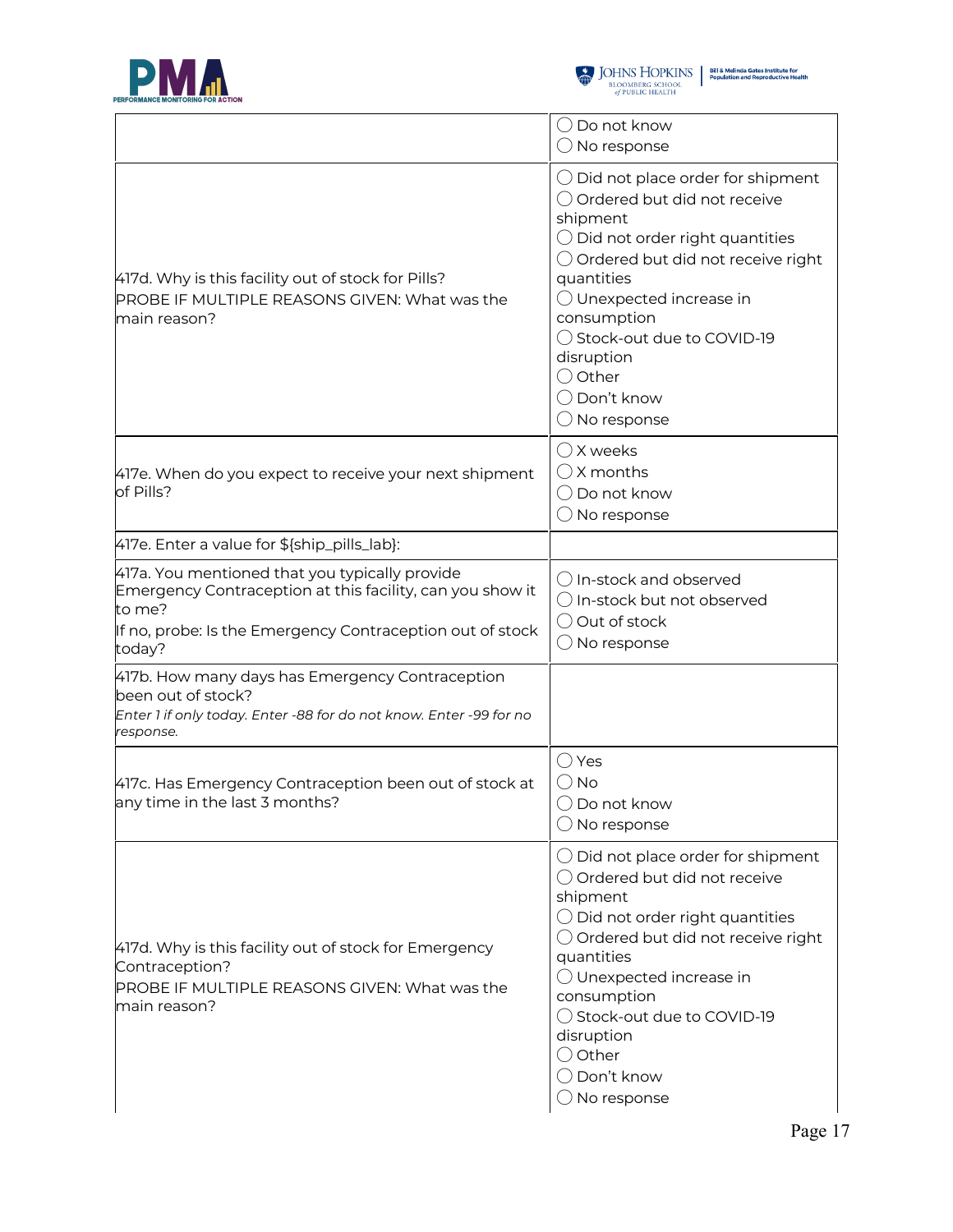



| 417e. When do you expect to receive your next shipment<br>of Emergency Contraception?                                                                                | $\bigcirc$ X weeks<br>$\bigcirc$ X months<br>$\bigcirc$ Do not know<br>$\bigcirc$ No response                                                                                                                                                                                                                                                                      |
|----------------------------------------------------------------------------------------------------------------------------------------------------------------------|--------------------------------------------------------------------------------------------------------------------------------------------------------------------------------------------------------------------------------------------------------------------------------------------------------------------------------------------------------------------|
| 417e. Enter a value for \${ship_ec_lab}:                                                                                                                             |                                                                                                                                                                                                                                                                                                                                                                    |
| 417a. You mentioned that you typically provide Male<br>condoms at this facility, can you show it to me?<br>If no, probe: Is the Male condoms out of stock today?     | ◯ In-stock and observed<br>$\bigcirc$ In-stock but not observed<br>O Out of stock<br>$\bigcirc$ No response                                                                                                                                                                                                                                                        |
| 417b. How many days have Male condoms been out of<br>stock?<br>Enter 1 if only today. Enter -88 for do not know. Enter -99 for no<br>response.                       |                                                                                                                                                                                                                                                                                                                                                                    |
| 417c. Have Male condoms been out of stock at any time<br>in the last 3 months?                                                                                       | $\bigcirc$ Yes<br>$\bigcirc$ No<br>◯ Do not know<br>$\bigcirc$ No response                                                                                                                                                                                                                                                                                         |
| 417d. Why is this facility out of stock for Male condoms?<br>PROBE IF MULTIPLE REASONS GIVEN: What was the<br>main reason?                                           | $\bigcirc$ Did not place order for shipment<br>O Ordered but did not receive<br>shipment<br>$\bigcirc$ Did not order right quantities<br>$\bigcirc$ Ordered but did not receive right<br>quantities<br>$\bigcirc$ Unexpected increase in<br>consumption<br>◯ Stock-out due to COVID-19<br>disruption<br>O Other<br>$\bigcirc$ Don't know<br>$\bigcirc$ No response |
| 417e. When do you expect to receive your next shipment<br>of Male condoms?                                                                                           | $\bigcirc$ X weeks<br>$\bigcirc$ X months<br>$\bigcirc$ Do not know<br>$\bigcirc$ No response                                                                                                                                                                                                                                                                      |
| 417e. Enter a value for \${ship_male_condoms_lab}:                                                                                                                   |                                                                                                                                                                                                                                                                                                                                                                    |
| 417a. You mentioned that you typically provide Female<br>condoms at this facility, can you show it to me?<br>If no, probe: Is the Female condoms out of stock today? | $\bigcirc$ In-stock and observed<br>$\bigcirc$ In-stock but not observed<br>$\bigcirc$ Out of stock<br>$\bigcirc$ No response                                                                                                                                                                                                                                      |
| 417b. How many days have Female condoms been out of<br>stock?<br>Enter 1 if only today. Enter -88 for do not know. Enter -99 for no<br>response.                     |                                                                                                                                                                                                                                                                                                                                                                    |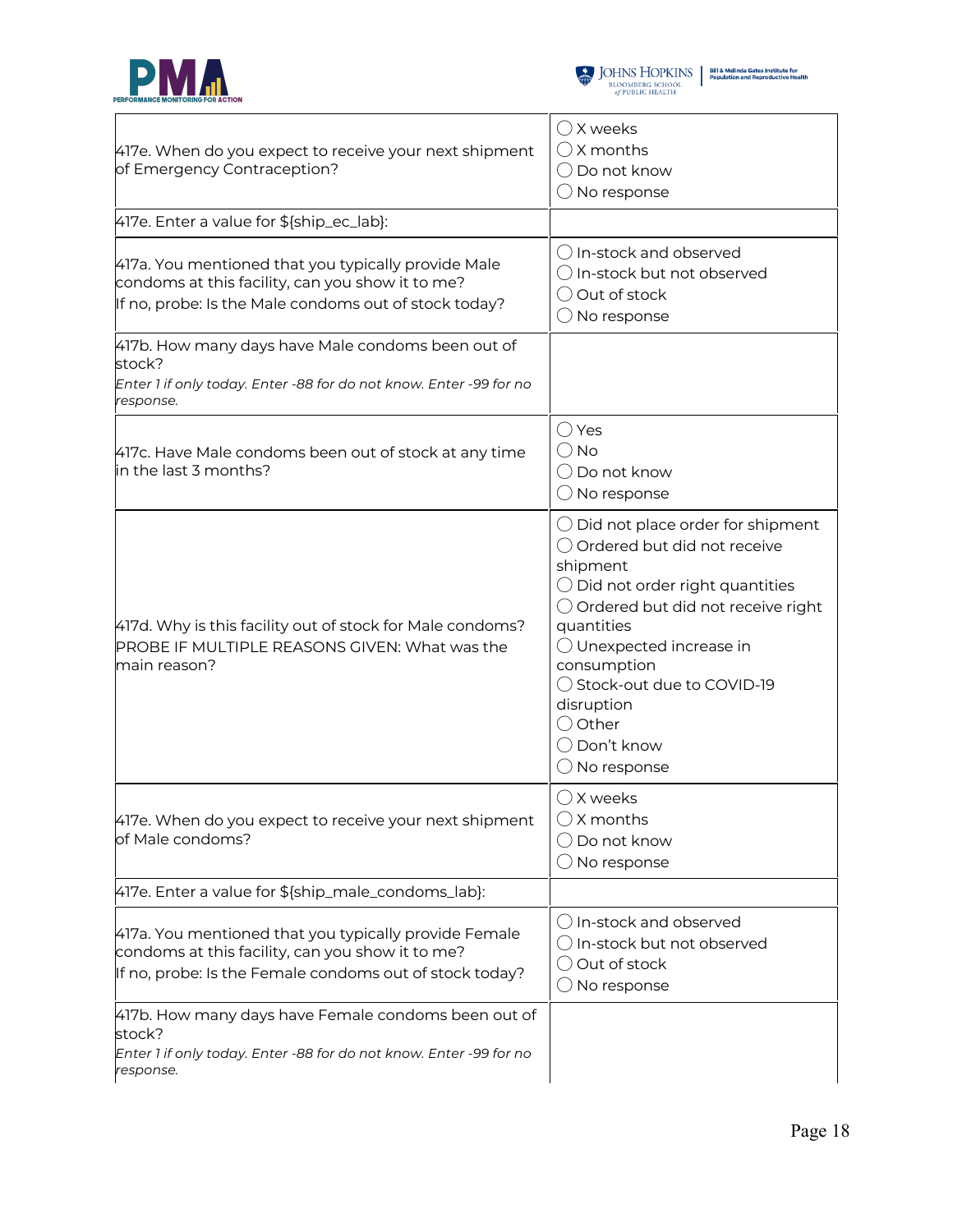



| 417c. Have Female condoms been out of stock at any<br>time in the last 3 months?                                                                             | $\bigcirc$ Yes<br>( ) No<br>◯ Do not know<br>$\bigcirc$ No response                                                                                                                                                                                                                                                                                       |
|--------------------------------------------------------------------------------------------------------------------------------------------------------------|-----------------------------------------------------------------------------------------------------------------------------------------------------------------------------------------------------------------------------------------------------------------------------------------------------------------------------------------------------------|
| 417d. Why is this facility out of stock for Female<br>condoms?<br>PROBE IF MULTIPLE REASONS GIVEN: What was the<br>main reason?                              | $\bigcirc$ Did not place order for shipment<br>◯ Ordered but did not receive<br>shipment<br>$\bigcirc$ Did not order right quantities<br>$\bigcirc$ Ordered but did not receive right<br>quantities<br>$\bigcirc$ Unexpected increase in<br>consumption<br>◯ Stock-out due to COVID-19<br>disruption<br>◯ Other<br>◯ Don't know<br>$\bigcirc$ No response |
| 417e. When do you expect to receive your next shipment<br>of Female condoms?                                                                                 | $\bigcirc$ X weeks<br>$\bigcirc$ X months<br>$\bigcirc$ Do not know<br>$\bigcirc$ No response                                                                                                                                                                                                                                                             |
| 417e. Enter a value for \${ship_female_condoms_lab}:                                                                                                         |                                                                                                                                                                                                                                                                                                                                                           |
| 417a. You mentioned that you typically provide<br>Diaphragms at this facility, can you show it to me?<br>If no, probe: Is the Diaphragms out of stock today? | ◯ In-stock and observed<br>$\bigcirc$ In-stock but not observed<br>$\bigcirc$ Out of stock<br>$\bigcirc$ No response                                                                                                                                                                                                                                      |
| 417b. How many days have Diaphragms been out of<br>stock?<br>Enter 1 if only today. Enter -88 for do not know. Enter -99 for no<br>response.                 |                                                                                                                                                                                                                                                                                                                                                           |
| 417c. Have Diaphragms been out of stock at any time in<br>the last 3 months?                                                                                 | ◯ Yes<br>$\bigcirc$ No<br>$\bigcirc$ Do not know<br>$\bigcirc$ No response                                                                                                                                                                                                                                                                                |
| 417d. Why is this facility out of stock for Diaphragms?<br>PROBE IF MULTIPLE REASONS GIVEN: What was the<br>main reason?                                     | $\bigcirc$ Did not place order for shipment<br>○ Ordered but did not receive<br>shipment<br>$\bigcirc$ Did not order right quantities<br>$\bigcirc$ Ordered but did not receive right<br>quantities<br>O Unexpected increase in<br>consumption<br>◯ Stock-out due to COVID-19<br>disruption<br>$\bigcirc$ Other                                           |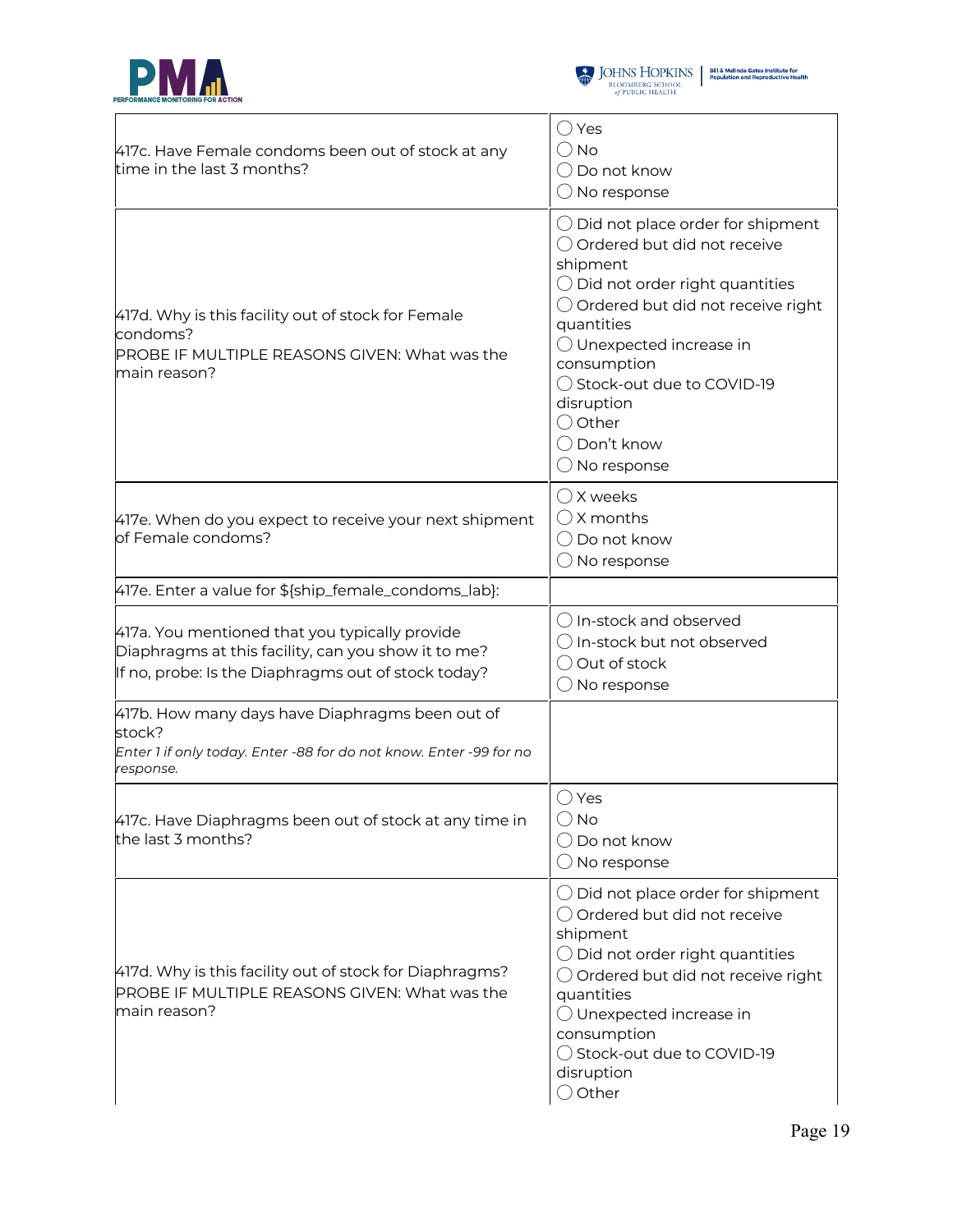



|                                                                                                                                                                                                    | $\bigcirc$ Don't know<br>$\bigcirc$ No response                                                                                                                                                                                                                                                                                            |
|----------------------------------------------------------------------------------------------------------------------------------------------------------------------------------------------------|--------------------------------------------------------------------------------------------------------------------------------------------------------------------------------------------------------------------------------------------------------------------------------------------------------------------------------------------|
| 417e. When do you expect to receive your next shipment<br>of Diaphragms?                                                                                                                           | $\bigcirc$ X weeks<br>$\bigcirc$ X months<br>Do not know<br>$($ )<br>$\bigcirc$ No response                                                                                                                                                                                                                                                |
| 417e. Enter a value for \${ship_diaphragm_lab}:                                                                                                                                                    |                                                                                                                                                                                                                                                                                                                                            |
| 417a. You mentioned that you typically provide<br>Foam/Jelly at this facility, can you show it to me?<br>If no, probe: Is the Foam/Jelly out of stock today?                                       | () In-stock and observed<br>$\bigcirc$ In-stock but not observed<br>$\bigcirc$ Out of stock<br>$\bigcirc$ No response                                                                                                                                                                                                                      |
| 417b. How many days has Foam/Jelly been out of stock?<br>Enter 1 if only today. Enter -88 for do not know. Enter -99 for no<br>response.                                                           |                                                                                                                                                                                                                                                                                                                                            |
| 417c. Has Foam/Jelly been out of stock at any time in the<br>last 3 months?                                                                                                                        | $\bigcirc$ Yes<br>$()$ No<br>◯ Do not know<br>$\bigcirc$ No response                                                                                                                                                                                                                                                                       |
| 417d. Why is this facility out of stock for Foam/Jelly?<br>PROBE IF MULTIPLE REASONS GIVEN: What was the<br>main reason?                                                                           | $\bigcirc$ Did not place order for shipment<br>◯ Ordered but did not receive<br>shipment<br>$\bigcirc$ Did not order right quantities<br>Ordered but did not receive right<br>quantities<br>$\bigcirc$ Unexpected increase in<br>consumption<br>◯ Stock-out due to COVID-19<br>disruption<br>$\bigcirc$ Other<br>Don't know<br>No response |
| 417e. When do you expect to receive your next shipment<br>of Foam/Jelly?                                                                                                                           | $\bigcirc$ X weeks<br>$\bigcirc$ X months<br>Do not know<br>$\bigcirc$ No response                                                                                                                                                                                                                                                         |
| 417e. Enter a value for \${ship_foam_lab}:                                                                                                                                                         |                                                                                                                                                                                                                                                                                                                                            |
| 417a. You mentioned that you typically provide Standard<br>Days/Cycle Beads at this facility, can you show them to<br>me?<br>If no, probe: Is the Standard Days/Cycle Beads out of<br>stock today? | $\bigcirc$ In-stock and observed<br>$\bigcirc$ In-stock but not observed<br>Out of stock<br>No response                                                                                                                                                                                                                                    |
| 417b. How many days have Standard Days/Cycle Beads<br>been out of stock?                                                                                                                           |                                                                                                                                                                                                                                                                                                                                            |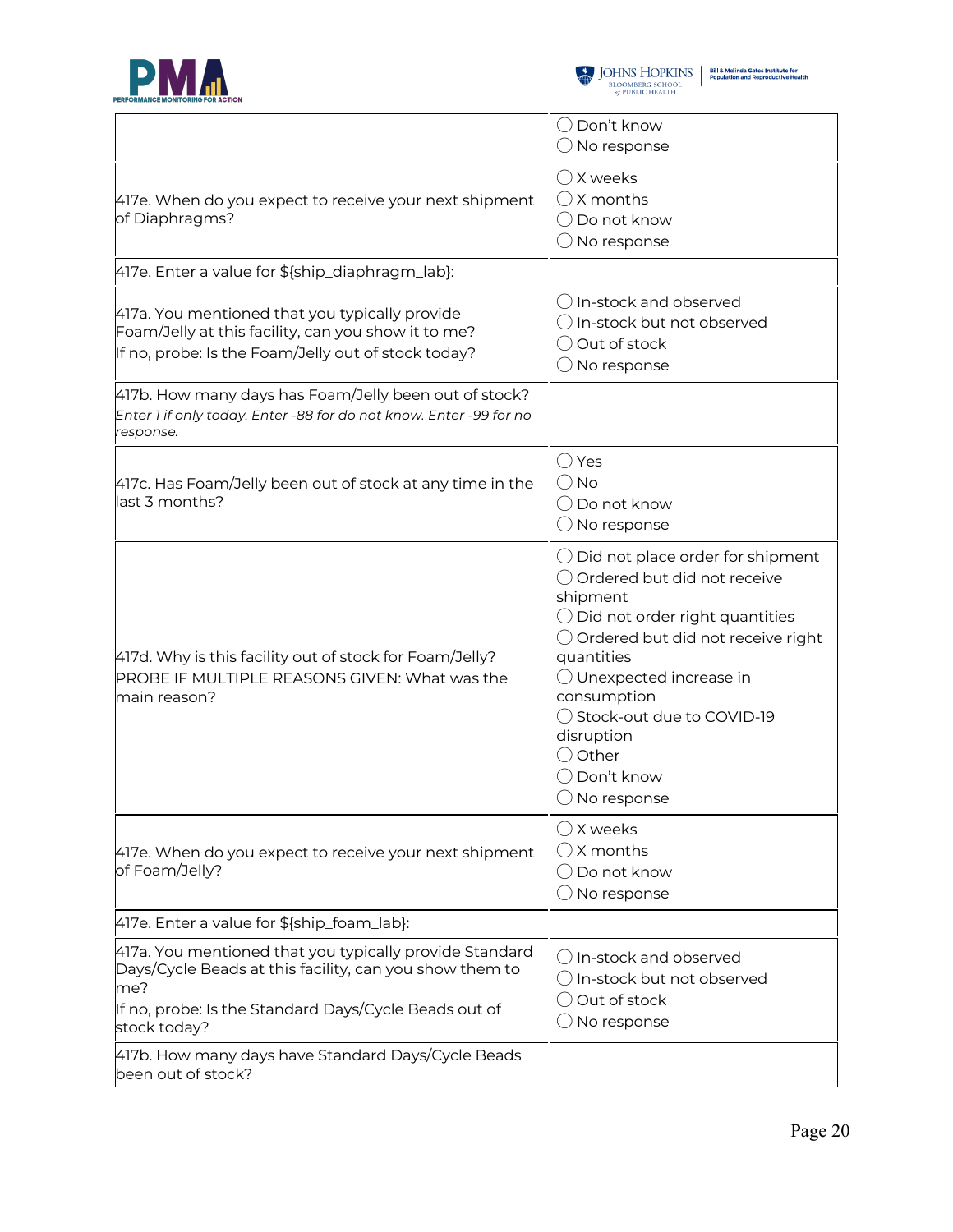



| Enter 1 if only today. Enter -88 for do not know. Enter -99 for no<br>response.                                                            |                                                                                                                                                                                                                                                                                                                                                           |
|--------------------------------------------------------------------------------------------------------------------------------------------|-----------------------------------------------------------------------------------------------------------------------------------------------------------------------------------------------------------------------------------------------------------------------------------------------------------------------------------------------------------|
| 417c. Have Standard Days/Cycle Beads been out of stock<br>at any time in the last 3 months?                                                | $\bigcirc$ Yes<br>$\bigcirc$ No<br>$\bigcirc$ Do not know<br>$\bigcirc$ No response                                                                                                                                                                                                                                                                       |
| 417d. Why is this facility out of stock for Standard<br>Days/Cycle Beads?<br>PROBE IF MULTIPLE REASONS GIVEN: What was the<br>main reason? | $\bigcirc$ Did not place order for shipment<br>◯ Ordered but did not receive<br>shipment<br>$\bigcirc$ Did not order right quantities<br>O Ordered but did not receive right<br>quantities<br>$\bigcirc$ Unexpected increase in<br>consumption<br>◯ Stock-out due to COVID-19<br>disruption<br>$\bigcirc$ Other<br>◯ Don't know<br>$\bigcirc$ No response |
| 417e. When do you expect to receive your next shipment<br>of Standard Days/Cycle Beads?                                                    | $\bigcirc$ X weeks<br>$\bigcirc$ X months<br>$\bigcirc$ Do not know<br>$\bigcirc$ No response                                                                                                                                                                                                                                                             |
| 417e. Enter a value for \${ship_beads_lab}:                                                                                                |                                                                                                                                                                                                                                                                                                                                                           |
| 418. Is Miso-Kare (misoprostol) available in the facility for<br>management of postpartum hemorrhage or other<br>gynecologic issues?       | $\bigcirc$ Yes<br>$\bigcirc$ No<br>$\bigcirc$ Do not know<br>$\bigcirc$ No response                                                                                                                                                                                                                                                                       |
| 419. Can you show it to me?<br>If no, probe: Is it out of stock today?                                                                     | $\bigcirc$ In-stock and observed<br>○ In-stock but not observed<br>$\bigcirc$ Out of stock<br>$\bigcirc$ No response                                                                                                                                                                                                                                      |
| 420. Is Ma-Kare (misoprostol & mifepristone) available in<br>the facility?                                                                 | $\bigcirc$ Yes<br>$\bigcirc$ No<br>$\bigcirc$ Do not know<br>$\bigcirc$ No response                                                                                                                                                                                                                                                                       |
| 421. Can you show it to me?<br>If no, probe: Is it out of stock today?                                                                     | $\bigcirc$ In-stock and observed<br>$\bigcirc$ In-stock but not observed<br>$\bigcirc$ Out of stock<br>$\bigcirc$ No response                                                                                                                                                                                                                             |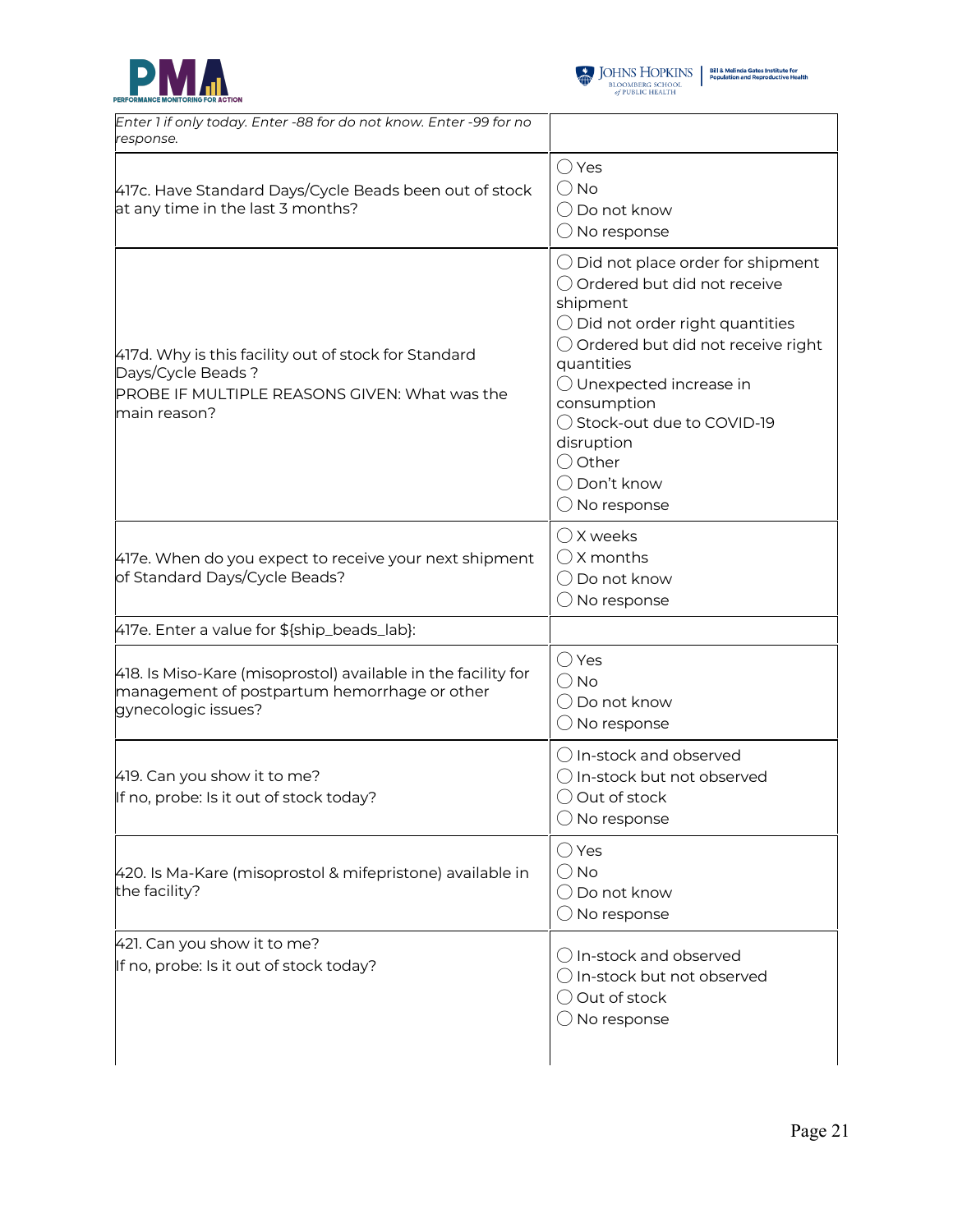

Г



| <b>Section 4: Family Planning Service Integration</b>                                                                                                                                                                                                                                                                       |                                                                                                                                                                                                                                                                                                                                                                                  |
|-----------------------------------------------------------------------------------------------------------------------------------------------------------------------------------------------------------------------------------------------------------------------------------------------------------------------------|----------------------------------------------------------------------------------------------------------------------------------------------------------------------------------------------------------------------------------------------------------------------------------------------------------------------------------------------------------------------------------|
| 501. Which of the following services are provided at this<br>facility?<br>Read all options and select all that apply.                                                                                                                                                                                                       | $\Box$ Antenatal<br>$\Box$ Delivery<br>$\Box$ Postnatal<br>$\Box$ Post-abortion<br>$\Box$ None of the above<br>$\Box$ No response                                                                                                                                                                                                                                                |
| 502. Which of the following is discussed with the mother<br>during an antenatal care visit?<br>Read all options and select all that apply. If your respondent is<br>not involved in antenatal care, ask if they can refer you to<br>someone at the facility who provides these services.                                    | $\Box$ Return to fertility<br>$\Box$ Healthy timing and spacing of<br>pregnancies<br>$\Box$ Immediate and exclusive<br>breastfeeding<br>$\Box$ Family planning methods<br>available to use while breastfeeding<br>$\Box$ Lactational Amenorrhea Method<br>and transition to other methods<br>$\Box$ Long-acting method options<br>$\Box$ None of the above<br>$\Box$ No response |
| 503. Which of the following is discussed with the mother<br>after delivery and before discharge from the facility?<br>Read all options and select all that apply. If your respondent is<br>not involved in delivery or postnatal care, ask if they can refer<br>you to someone at the facility who provides these services. | $\Box$ Return to fertility<br>$\Box$ Healthy timing and spacing of<br>pregnancies<br>$\Box$ Immediate and exclusive<br>breastfeeding<br>$\Box$ Family planning methods<br>available to use while breastfeeding<br>$\Box$ Lactational Amenorrhea Method<br>and transition to other methods<br>$\Box$ Long-acting method options<br>$\Box$ None of the above<br>$\Box$ No response |
| 504. Is the woman offered a method of family planning<br>after delivery and before discharge from the facility?                                                                                                                                                                                                             | $\bigcirc$ Yes<br>$\bigcirc$ No<br>$\bigcirc$ No response                                                                                                                                                                                                                                                                                                                        |
| 505. Which of the following is discussed with the mother<br>during a postnatal care visit?<br>Read all options and select all that apply. If your respondent is<br>not involved in delivery or postnatal care, ask if they can refer<br>you to someone at the facility who provides these services.                         | $\Box$ Return to fertility<br>$\Box$ Healthy timing and spacing of<br>pregnancies<br>$\Box$ Immediate and exclusive<br>breastfeeding<br>$\Box$ Family planning methods<br>available to use while breastfeeding<br>$\Box$ Lactational Amenorrhea Method<br>and transition to other methods<br>$\Box$ Long-acting method options                                                   |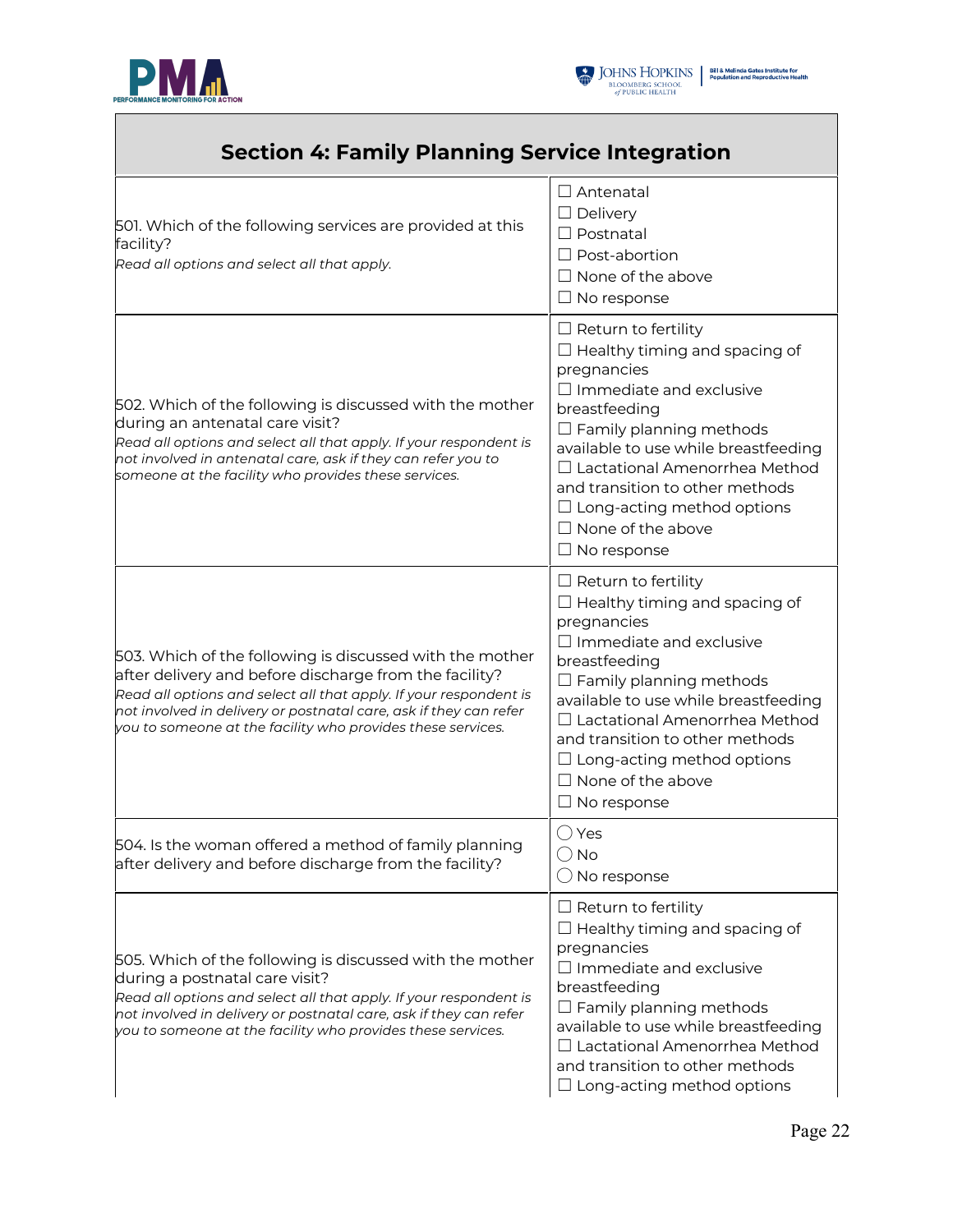



 $\begin{tabular}{l|c|c|c} \hline \textbf{J} & \textbf{JOHNS} & \textbf{HOPKINS} & \textbf{Bilä Melinda Gates instituta for}\\ \hline \textbf{BLOOMBERG SCHOOL} & \textbf{Population and Reproductive Health} \\ \hline \textit{of PUBLIC HEALTH} & \end{tabular}$ 

|                                                                                                                                                                                                                                                                                                                                                                                                                                   | $\Box$ None of the above<br>$\Box$ No response                                                                                                                                                                                                   |  |
|-----------------------------------------------------------------------------------------------------------------------------------------------------------------------------------------------------------------------------------------------------------------------------------------------------------------------------------------------------------------------------------------------------------------------------------|--------------------------------------------------------------------------------------------------------------------------------------------------------------------------------------------------------------------------------------------------|--|
| 506. Is the woman offered a method of family planning<br>during a postnatal care visit?                                                                                                                                                                                                                                                                                                                                           | $\bigcirc$ Yes<br>$\bigcirc$ No<br>$\bigcirc$ No response                                                                                                                                                                                        |  |
| 507. Which of the following is discussed with the woman<br>during a post-abortion visit?<br>Read all options and select all that apply. If your respondent is<br>not involved in post-abortion care, ask if they can refer you to<br>someone at the facility who provides these services.                                                                                                                                         | $\Box$ Post-abortion mental health<br>$\Box$ Return to fertility<br>$\Box$ Healthy timing and spacing of<br>pregnancies<br>$\Box$ Long-acting method options<br>$\Box$ Family planning methods<br>$\Box$ None of the above<br>$\Box$ No response |  |
| 508. Is the woman offered a method of family planning<br>during a post-abortion visit?                                                                                                                                                                                                                                                                                                                                            | $\bigcirc$ Yes<br>$\bigcirc$ No<br>$\bigcirc$ No response                                                                                                                                                                                        |  |
| 509. Does this facility offer any service related to<br>diagnosis, treatment, or supportive services for HIV?                                                                                                                                                                                                                                                                                                                     | $\bigcirc$ Yes<br>$\bigcirc$ No<br>$\bigcirc$ No response                                                                                                                                                                                        |  |
| 510. When a client comes in for HIV services, are they<br>offered condoms by the HIV service provider?<br>If your respondent is not involved in HIV service provision, ask if<br>they can refer you to someone at the facility who provides<br>these services.                                                                                                                                                                    | $\bigcirc$ Yes<br>$\bigcirc$ No<br>◯ Do not know<br>$\bigcirc$ No response                                                                                                                                                                       |  |
| 511. Does the HIV service provider offer them any other<br>method of contraception besides condoms?                                                                                                                                                                                                                                                                                                                               | $\bigcirc$ Yes<br>$\bigcirc$ No<br>$\bigcirc$ Do not know<br>$\bigcirc$ No response                                                                                                                                                              |  |
| <b>Section 5 - Coronavirus (COVID-19)</b><br>We know that many facilities experienced operational challenges during the Coronavirus<br>(COVID-19) pandemic and many regular services were disrupted. We are interested in learning<br>about the experiences at your facility. Please remember that your answers are confidential<br>and that no one outside the study team will know the identity of the facilities we interview. |                                                                                                                                                                                                                                                  |  |
| COV_1. Did this facility completely close when it<br>otherwise would have been open at any time during the<br>Coronavirus (COVID-19) restrictions?                                                                                                                                                                                                                                                                                | ( ) Yes<br>( ) No<br>$\bigcirc$ No response                                                                                                                                                                                                      |  |
| COV_2. For how long was the facility closed?                                                                                                                                                                                                                                                                                                                                                                                      | () Less than one week<br>〔 )]-2 weeks<br>( ) 3-4 weeks<br>$\bigcirc$ One month or longer<br>No response                                                                                                                                          |  |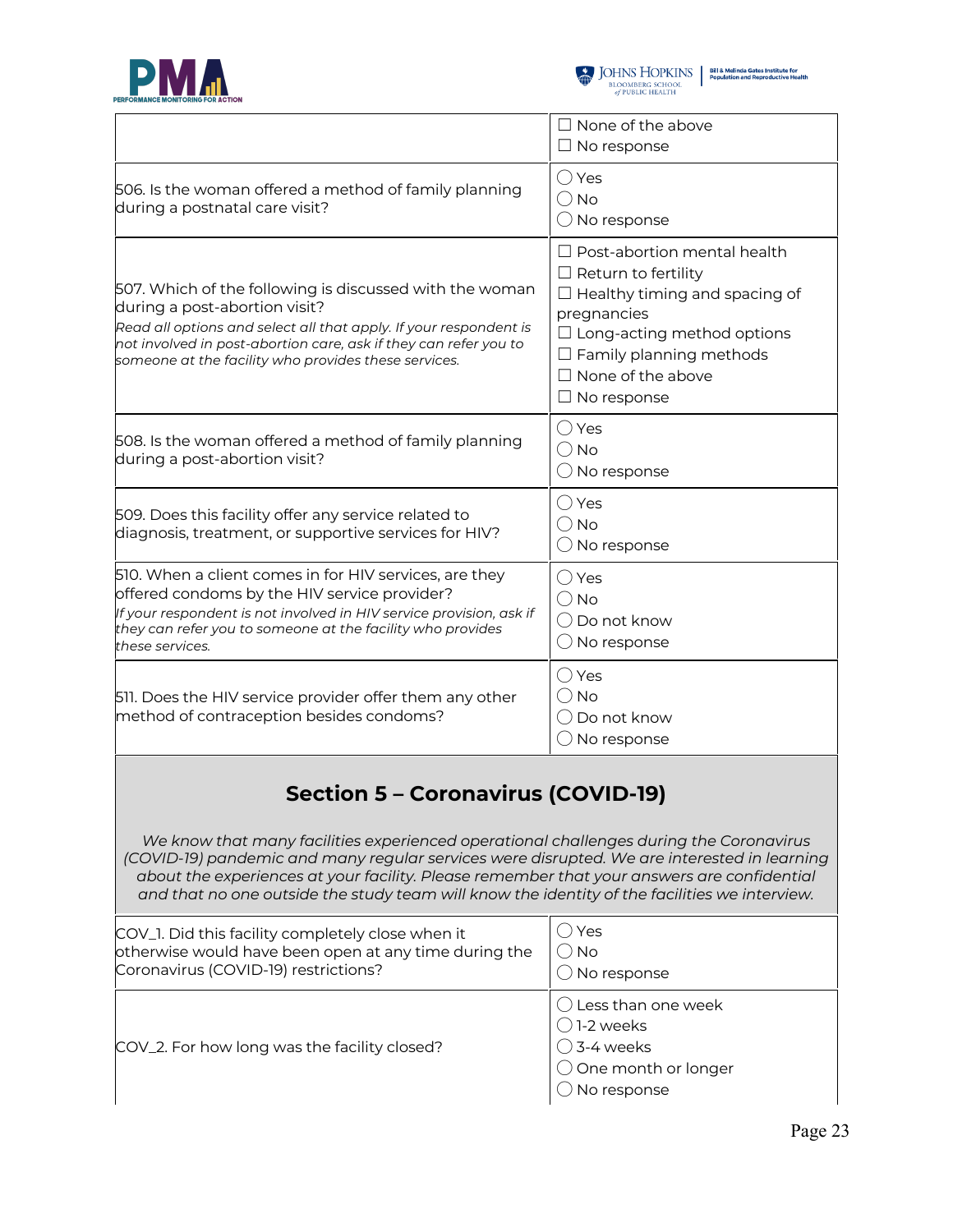



| COV_3. During the time of Coronavirus (COVID-19)<br>restrictions, did this facility reduce hours or days of<br>operation?                                | $\bigcirc$ Yes<br>$\bigcirc$ No<br>$\bigcirc$ No response                                                                                                                                                                                                                                                                                                                   |
|----------------------------------------------------------------------------------------------------------------------------------------------------------|-----------------------------------------------------------------------------------------------------------------------------------------------------------------------------------------------------------------------------------------------------------------------------------------------------------------------------------------------------------------------------|
| COV_4. Which of the following describes the facility's<br>current operational schedule?<br>Read all options out loud.                                    | $\bigcirc$ Not currently providing services<br>$\bigcirc$ Open, but still at reduced number<br>of hours compared to pre-COVID-19<br>restrictions<br>$\bigcirc$ Returned to previous hours of<br>service as prior to COVID-19<br>restrictions<br>$\bigcirc$ Open more hours than prior to<br>the COVID-19 restrictions<br>$\bigcirc$ No response                             |
| COV_5. During the time of Coronavirus (COVID-19)<br>restrictions, were personnel reassigned from family<br>planning services to COVID-19 related duties? | $\bigcirc$ Yes<br>$\bigcirc$ No<br>$\bigcirc$ No response                                                                                                                                                                                                                                                                                                                   |
| COV_6. During the time of the Coronavirus (COVID-19)<br>restrictions, were family planning services suspended?                                           | $\bigcirc$ Yes<br>$\bigcirc$ No<br>$\bigcirc$ No response                                                                                                                                                                                                                                                                                                                   |
| COV_7. For how long were family planning services<br>suspended?                                                                                          | $\bigcirc$ Less than one week<br>$\bigcirc$ 1-2 weeks<br>$\bigcirc$ 3-4 weeks<br>○ One month or longer<br>$\bigcirc$ No response                                                                                                                                                                                                                                            |
| COV_8. Which of the following describes the facility's<br>current family planning services?<br>Read all options out loud.                                | $\bigcirc$ Not currently providing family<br>planning services<br>$\bigcirc$ Providing reduced family<br>planning services compared to pre-<br>COVID-19 restrictions<br>$\bigcirc$ Providing same family services as<br>prior to COVID-19 restrictions<br>$\bigcirc$ Providing more family services<br>than prior to the COVID-19<br>restrictions<br>$\bigcirc$ No response |
| COV_9. During the time of Coronavirus (COVID-19)<br>restrictions, did this facility experience increased<br>absenteeism of personnel?                    | $\bigcirc$ Yes<br>$\bigcirc$ No<br>$\bigcirc$ No response                                                                                                                                                                                                                                                                                                                   |
| COV_10. During the time of Coronavirus (COVID-19)<br>restrictions, was support to the CHW services disrupted?                                            | $\bigcirc$ Yes<br>$\bigcirc$ No<br>$\bigcirc$ No response                                                                                                                                                                                                                                                                                                                   |
| COV_11. For how long were CHW support services<br>disrupted?                                                                                             | $\bigcirc$ Less than one week<br>( ) 1-2 weeks<br>$\bigcirc$ 3-4 weeks                                                                                                                                                                                                                                                                                                      |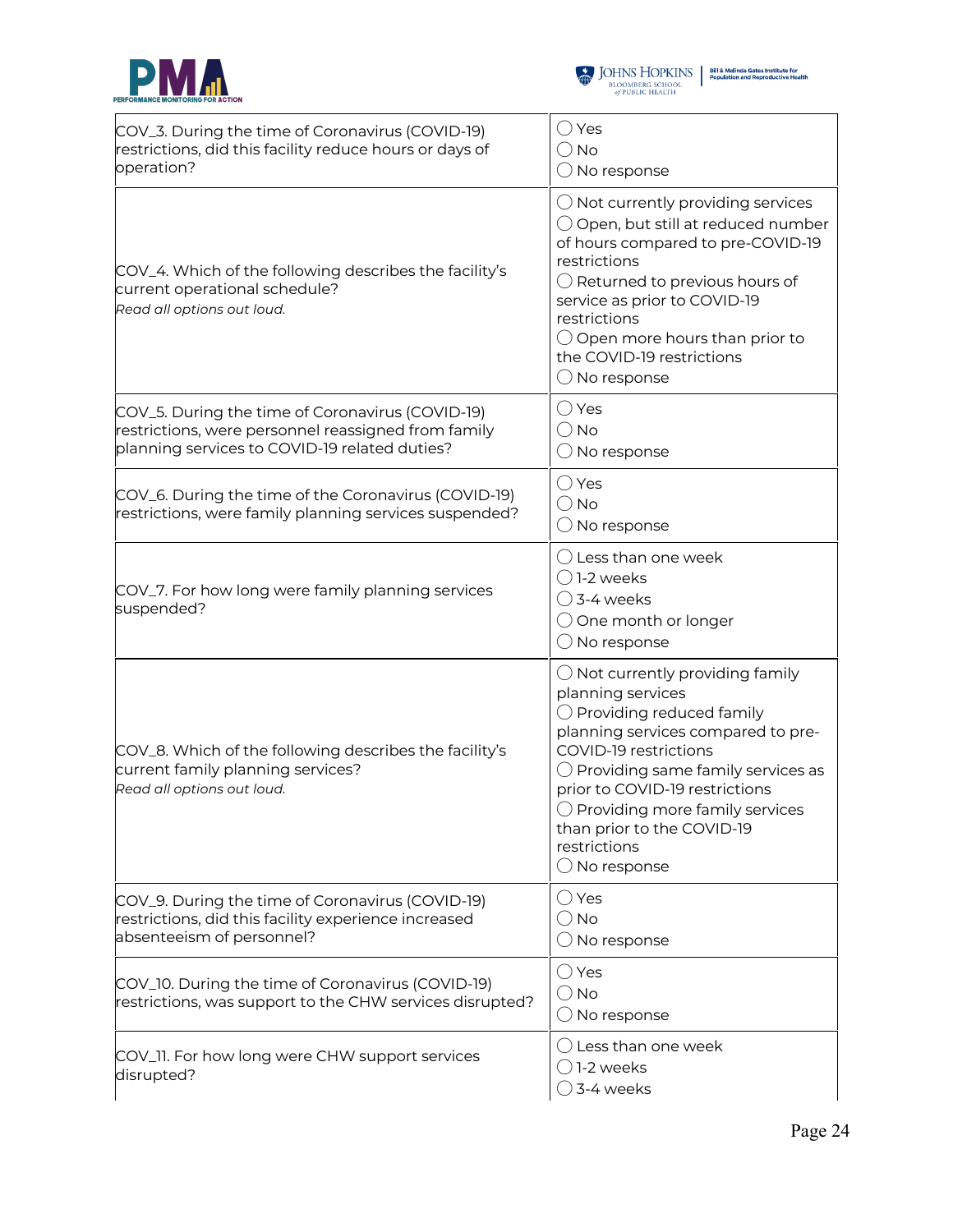



|                                                                                                                                                                                                                                                                                   | $\bigcirc$ One month or longer<br>$\bigcirc$ No response                                                                                       |
|-----------------------------------------------------------------------------------------------------------------------------------------------------------------------------------------------------------------------------------------------------------------------------------|------------------------------------------------------------------------------------------------------------------------------------------------|
| COV_12. Have CHW support services returned to the level<br>they were at prior to COVID-19?                                                                                                                                                                                        | $\bigcirc$ Yes<br>$\bigcirc$ No<br>$\bigcirc$ No response                                                                                      |
| COV_13. During the time of Coronavirus (COVID-19)<br>restrictions, were you able to keep the records of family<br>planning clients up to date?                                                                                                                                    | $\bigcirc$ Yes<br>$\bigcirc$ No<br>$\bigcirc$ No response                                                                                      |
| COV_14. During the time of Coronavirus (COVID-19)<br>restrictions, was there a period of time when provider<br>administered methods were not offered due to the<br>restrictions?<br>PROBE: Provider administered methods include sterilization,<br>IUD, implant, and injectables. | ◯ Yes<br>$\bigcirc$ No<br>$\bigcirc$ No response                                                                                               |
| COV_15. For how long were provider administered<br>methods not offered?                                                                                                                                                                                                           | ( ) Less than one week<br>$\bigcap$ 1-2 weeks<br>$\bigcirc$ 3-4 weeks<br>$\bigcirc$ One month or longer<br>$\bigcirc$ No response              |
| COV_16. How regular was the supply of family planning<br>methods to this facility during the time of Coronavirus<br>(COVID-19) restrictions?                                                                                                                                      | $\bigcirc$ No change/regular<br>$\bigcirc$ More irregular<br>$\bigcirc$ Stopped completely<br>$\bigcirc$ Do not know<br>$\bigcirc$ No response |
| COV_17. During the time of Coronavirus (COVID-19)<br>restrictions, did your facility experience any reduction in<br>the number of family planning clients (or purchase of<br>contraceptive products) compared to your usual client<br>numbers?                                    | $\bigcirc$ No reduction<br>$\bigcirc$ Small reduction<br>O Moderate reduction<br>$\bigcirc$ Large reduction<br>$\bigcirc$ No response          |
| 094. Ask permission to take a photo of the entrance of<br>the facility. Did you get consent to take the photo?                                                                                                                                                                    | ◯ Yes<br>$\bigcirc$ No                                                                                                                         |
| Thank the respondent for his / her time.<br>The respondent is finished, but there are still more questions for<br>you to complete outside the facility.                                                                                                                           |                                                                                                                                                |
| <b>Location and Questionnaire result</b>                                                                                                                                                                                                                                          |                                                                                                                                                |
| SDP is not selected for client exit interviews                                                                                                                                                                                                                                    |                                                                                                                                                |
| SDP is selected for client exit interviews. Interview as<br>many women as possible in two days.                                                                                                                                                                                   |                                                                                                                                                |

096. Take a GPS point outside near the entrance to the facility.

095. Ensure that no people are in the photo.